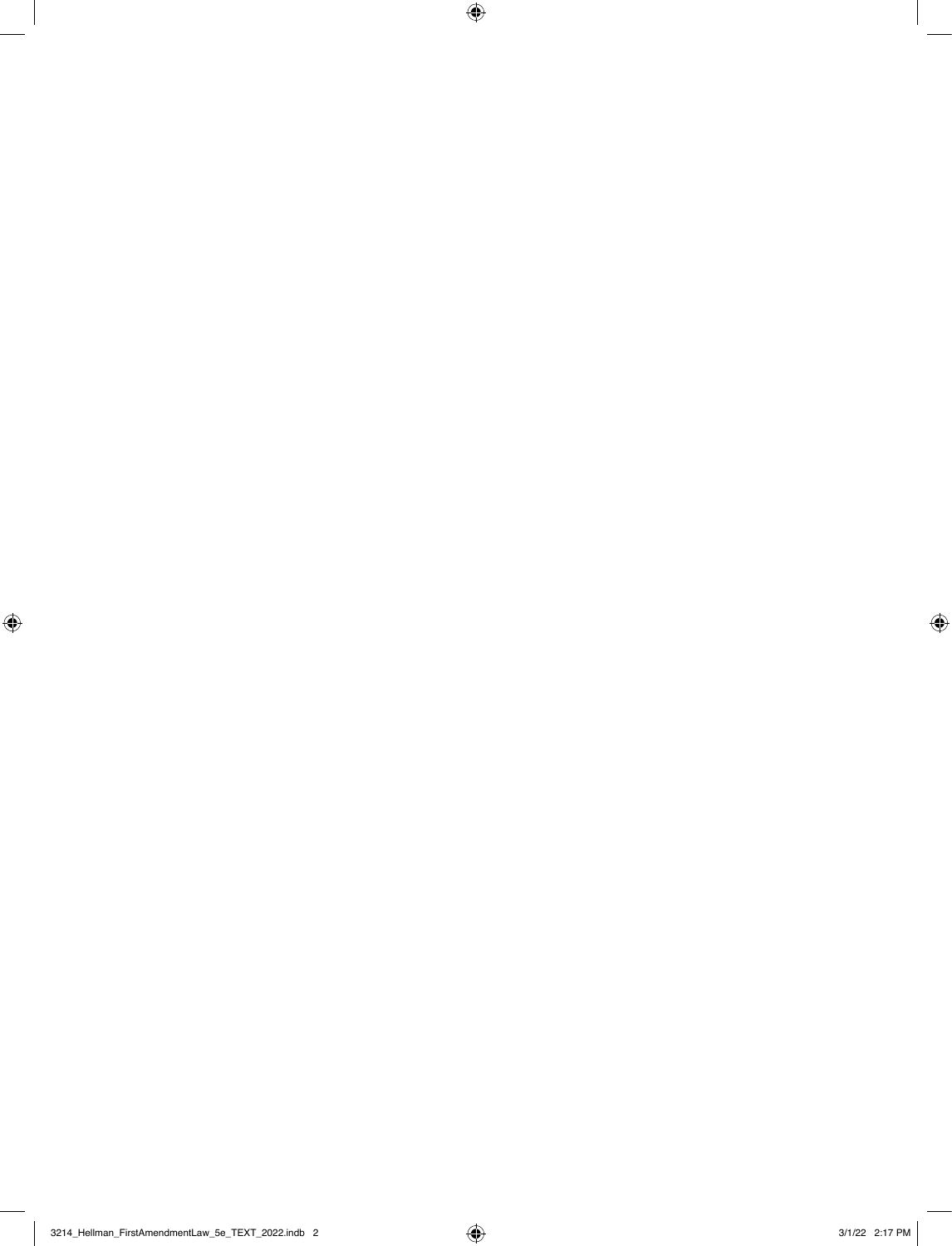## **First Amendment Law**

### **Freedom of Expression and Freedom of Religion**

#### **FIFTH EDITION**

#### **Arthur D. Hellman**

professor of law emeritus university of pittsburgh school of law

#### **William D. Araiza**

stanley a. august professor of law brooklyn law school

#### **Thomas E. Baker**

professor of law florida international university college of law

**Ashutosh A. Bhagwat** distinguished professor of law and boochever and bird endowed chair university of california, davis school of law



Carolina Academic Press Durham, North Carolina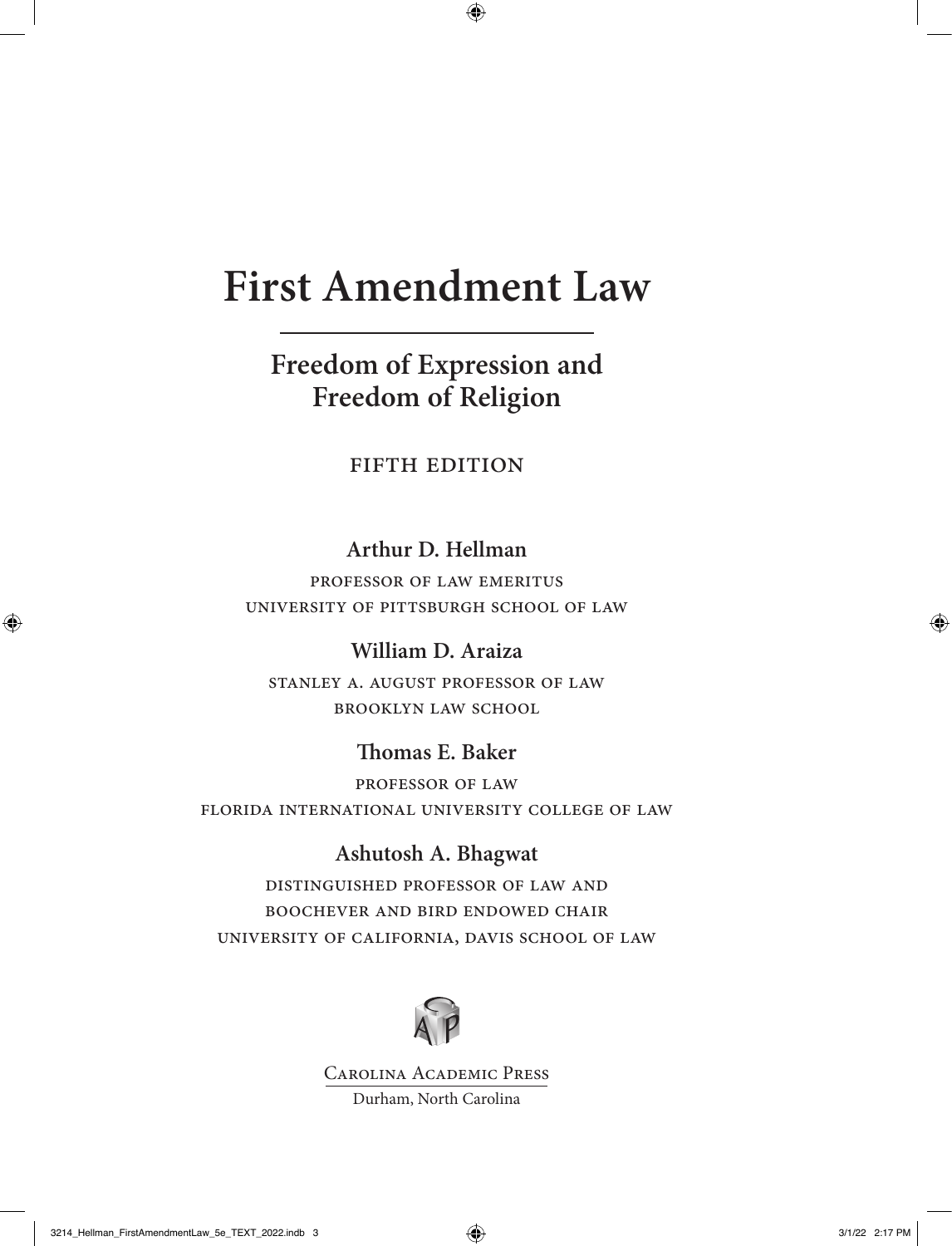Copyright © 2022 Carolina Academic Press, LLC All Rights Reserved

LCCN: 2021953133 ISBN: 978-1-5310-2426-0 eISBN: 978-1-5310-2427-7

Carolina Academic Press 700 Kent Street Durham, North Carolina 27701 (919) 489-7486 [www.cap-press.com](http://www.cap-press.com)

Printed in the United States of America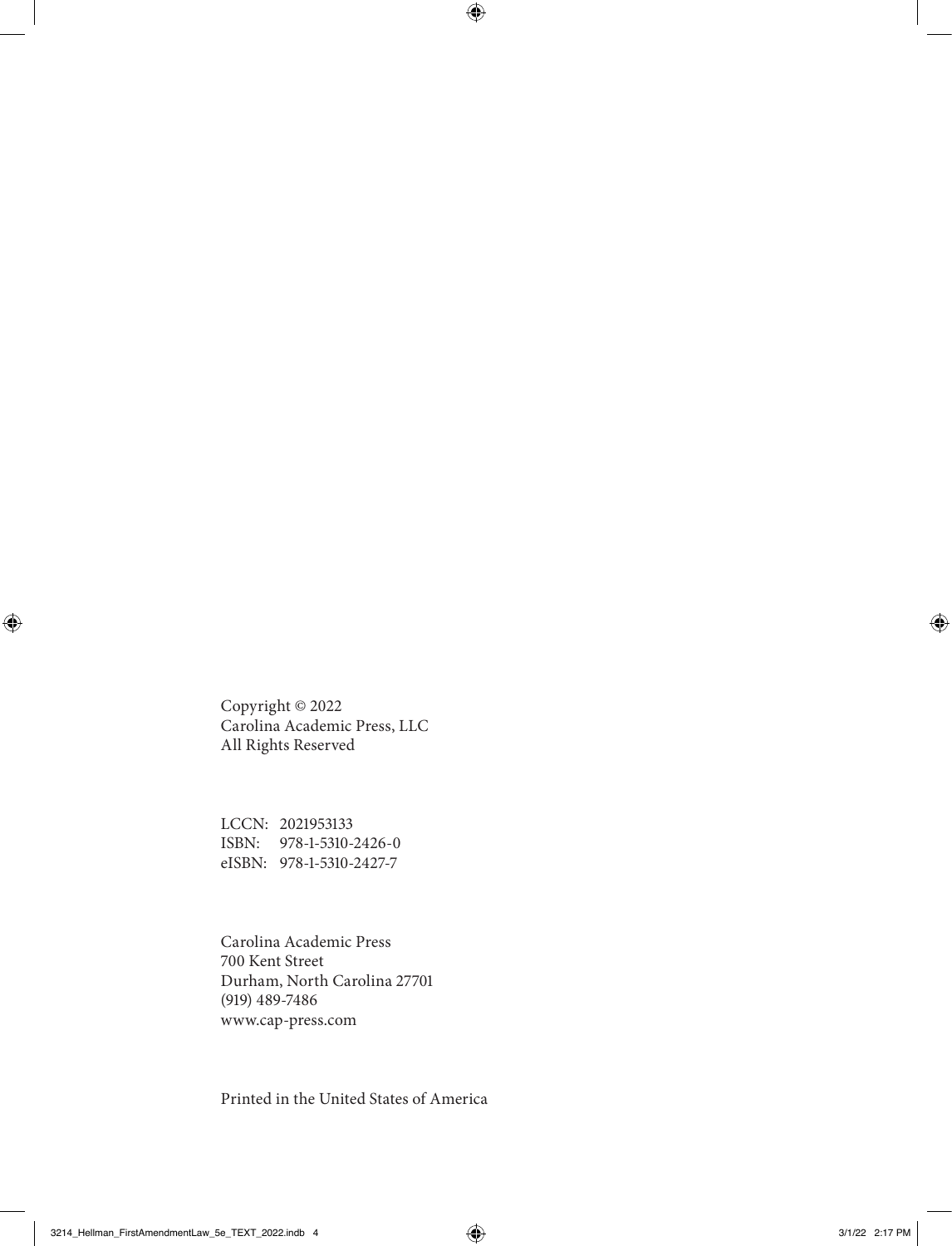*To Bonnie, Jerry, Roberta and Walter, ADH To Stephen, WDA To Jane Marie, TEB To Shannon, Uma and Declan, AAB*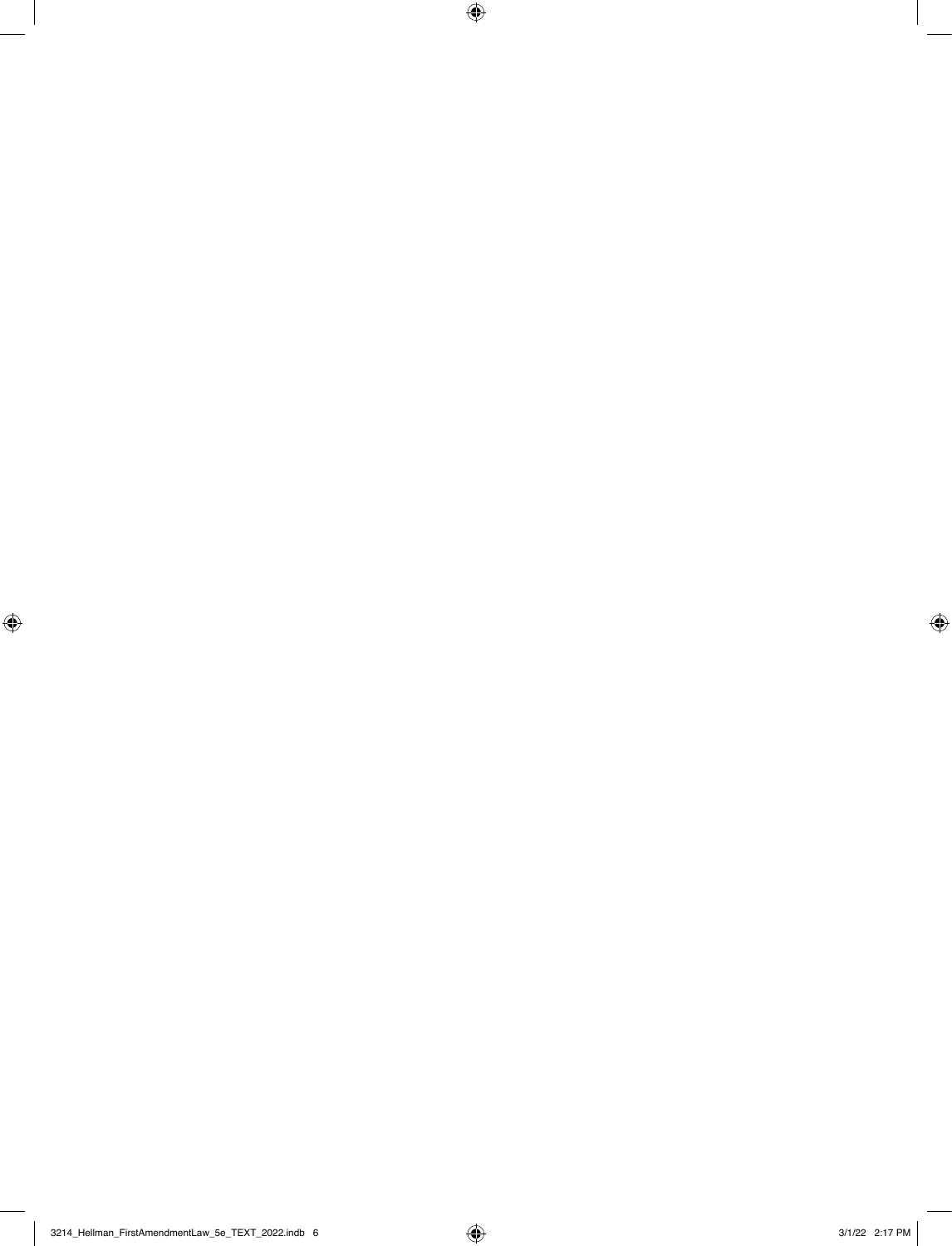## **Contents**

| <b>Table of Cases</b>                                        | xix            |
|--------------------------------------------------------------|----------------|
| Preface to the Fifth Edition                                 | xxix           |
| Preface to the First Edition                                 | xxxiii         |
| Acknowledgments                                              | xxxvii         |
| The First Amendment to the Constitution of the United States | xxxix          |
| PART ONE                                                     |                |
| FREEDOM OF EXPRESSION                                        |                |
| Chapter 1 · The Problem of Subversive Advocacy               | 3              |
| A. First Encounters                                          | $\mathfrak{Z}$ |
| Schenck v. United States                                     | $\overline{3}$ |
| Note: Schenck and Its Antecedents                            | 5              |
| Note: The "Unrevised Holmes" and Baltzer v. United States    | 7              |
| Frohwerk v. United States                                    | 8              |
| Debs v. United States                                        | 9              |
| Note: Frohwerk and Debs                                      | 12             |
| B. The Abrams Case and the Holmes Dissent                    | 12             |
| Abrams v. United States                                      | 12             |
| Note: The Abrams Dissent and Seditious Libel                 | 16             |
| C. Learned Hand and the Masses Case                          | 17             |
| Masses Publishing Co. v. Patten                              | 17             |
| Note: The Opinion in Masses                                  | 21             |
| Problem: Protesting a U.S. Military Action                   | 22             |
| D. Gitlow, Whitney, and the Cases of the Thirties            | 23             |
| Gitlow v. New York                                           | 23             |
| Note: Gitlow and Lochner                                     | 27             |
| Whitney v. California                                        | 28             |
| Note: Why Protect Freedom of Speech?                         | 33             |
| Note: Organizational Advocacy and Individual Responsibility  | 34             |
| E. The Smith Act Prosecutions                                | 37             |
| Dennis v. United States                                      | 37             |
| Note: Dennis and Revolutionary Speech                        | 47             |

=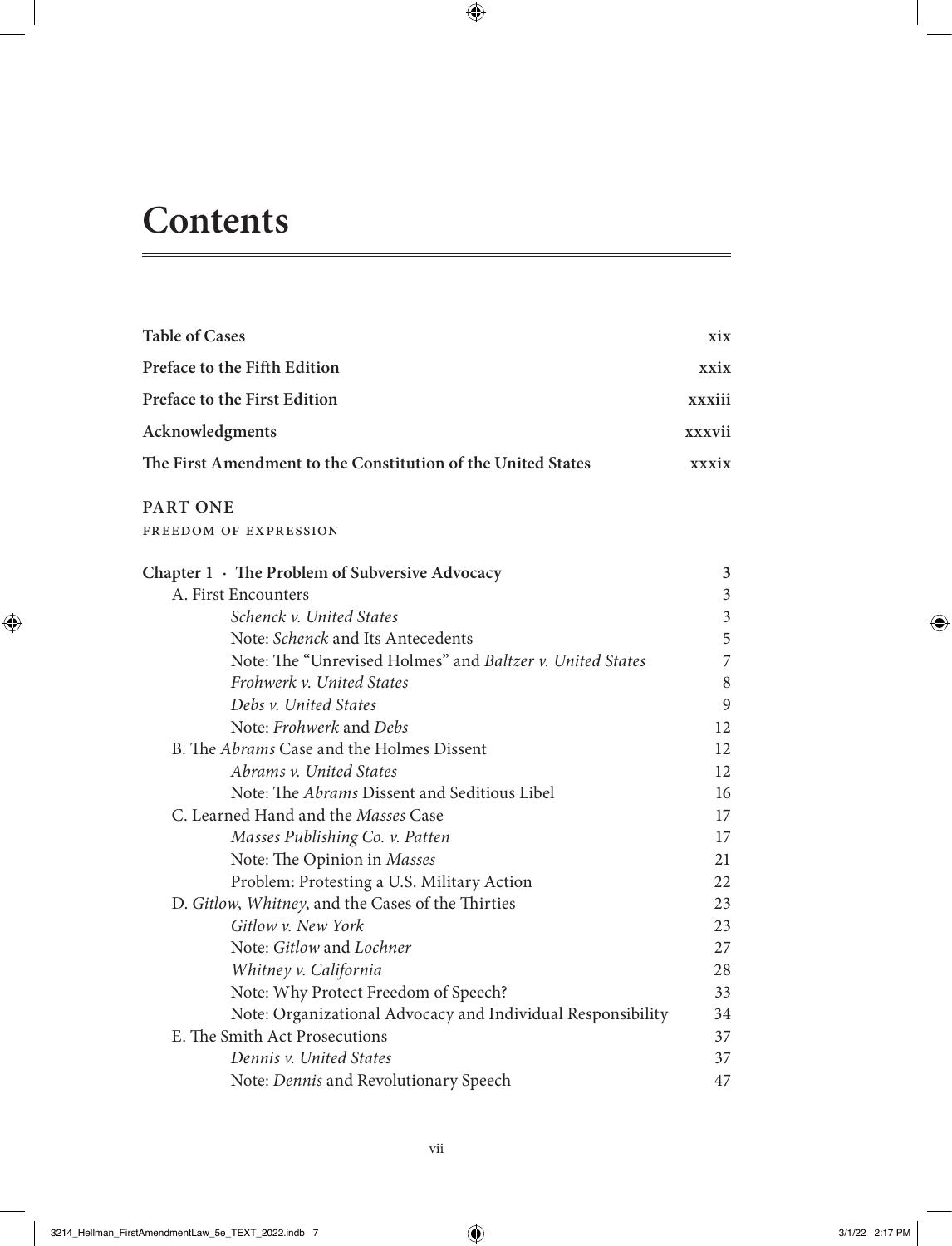viii CONTENTS

| Note: Yates, Scales, and Noto                                    | 47  |
|------------------------------------------------------------------|-----|
| Problem: "Warriors for Earth"                                    | 51  |
| F. Brandenburg v. Ohio and Its Implications                      | 52  |
| Brandenburg v. Ohio                                              | 52  |
| Note: Brandenburg and Its Antecedents                            | 55  |
| Hess v. Indiana                                                  | 55  |
| Note: The Summary Reversal in Hess                               | 57  |
| NAACP v. Claiborne Hardware Company                              | 57  |
| Problem: Injury at a Protest                                     | 60  |
| Problem: Encouraging Participation in a "Jihad"                  | 62  |
| Problem: Advice to a Street Gang                                 | 63  |
| G. The "True Threat"                                             | 64  |
| Note: Watts, Black, and the "True Threat"                        | 64  |
| Problem: Anti-Abortion Website                                   | 66  |
| H. A Last Word from Justice Holmes                               | 67  |
| United States v. Schwimmer                                       | 67  |
| Note: "Freedom for the Thought that We Hate"                     | 68  |
| Chapter $2 \cdot$ Unprotected Speech: The Chaplinsky Exclusions  | 71  |
| A. "Fighting Words"                                              | 71  |
| Chaplinsky v. New Hampshire                                      | 71  |
| Note: Chaplinsky and Its Implications                            | 73  |
| Note: "Fighting Words" Today                                     | 75  |
| Problems: The "Callahan Epithet" and Other Expletives            | 76  |
| B. "The Libelous" — or Otherwise Tortious                        | 80  |
| 1. The Constitutionalization of Defamation                       | 80  |
| New York Times Co. v. Sullivan                                   | 80  |
| Note: The Holding of New York Times                              | 90  |
| Note: Proving "Malice"                                           | 92  |
| Note: "Public Officials" and "Official Conduct"                  | 94  |
| Note: Beyond "Public Officials"                                  | 96  |
| 2. "Public Figures" and Private Plaintiffs                       | 98  |
| Gertz v. Robert Welch, Inc.                                      | 98  |
| Note: Who Is a "Public Figure"?                                  | 108 |
| Note: "Public Figures" in the Lower Courts                       | 111 |
| Note: Suits by Private Plaintiffs                                | 112 |
| Note: "Fact" and "Opinion"                                       | 114 |
| 3. "Outrage" and Emotional Distress                              | 116 |
| Snyder v. Phelps                                                 | 116 |
| Note: Intentional Infliction of Emotional Distress and the First |     |
| Amendment                                                        | 125 |
| Problem: An Obsessive Blogger                                    | 128 |
| 4. Invasion of Privacy                                           | 128 |
| Problem: A Wrestler and a Sex Tape                               | 130 |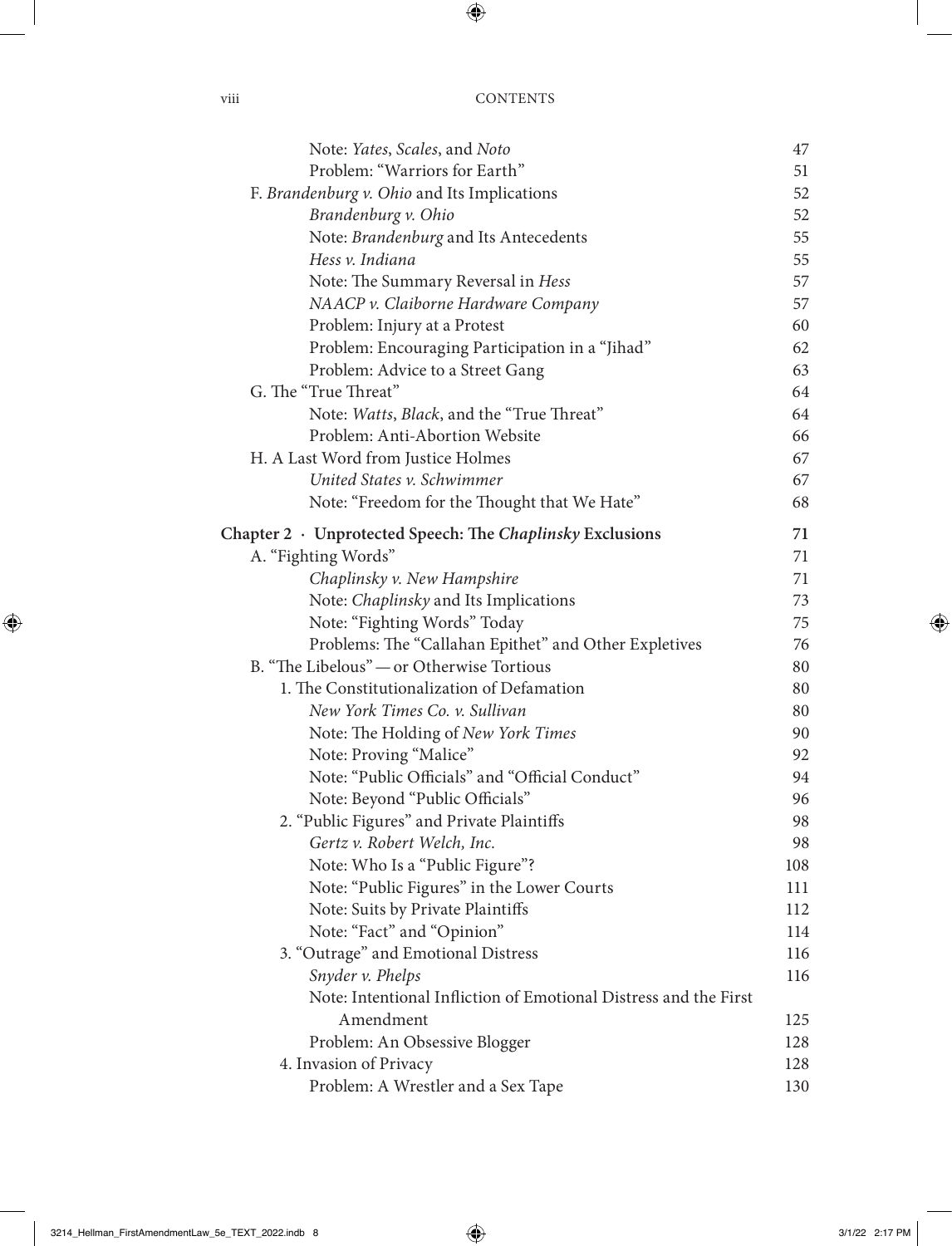| C. "The Lewd and Obscene"                                             | 130 |
|-----------------------------------------------------------------------|-----|
| 1. Initial Development of the Law                                     | 130 |
| Roth v. United States                                                 | 131 |
| Alberts v. California                                                 | 131 |
| Note: Roth and Its Antecedents                                        | 138 |
| Note: "Ideas" and "Entertainment"                                     | 139 |
| Note: "I Know It When I See It"?                                      | 140 |
| Stanley v. Georgia                                                    | 141 |
| Note: The Implications of Stanley                                     | 144 |
| 2. Current Doctrine                                                   | 145 |
| Miller v. California                                                  | 145 |
| Paris Adult Theatre I v. Slaton                                       | 149 |
| Note: The 1973 "Restatement"                                          | 156 |
| Note: "Community Standards" and the Internet                          | 158 |
| Chapter $3 \cdot$ New Candidates for Categorical Exclusion or Limited |     |
| Protection                                                            | 161 |
| A. Offensive Language and Images                                      | 161 |
| Cohen v. California                                                   | 161 |
| Note: The Implications of Cohen                                       | 166 |
| Rosenfeld v. New Jersey                                               | 166 |
| Note: "The Willful Use of Scurrilous Language"                        | 168 |
| Note: Protecting the Unwilling Audience                               | 169 |
| Problem: Foul Language in a Neighborhood Park                         | 170 |
| Problem: The Cursing Canoeist                                         | 170 |
| FCC v. Pacifica Foundation                                            | 171 |
| Note: The Medium and the Message                                      | 180 |
| Problem: The Overexcited Actress                                      | 181 |
| B. Child Pornography                                                  | 181 |
| New York v. Ferber                                                    | 182 |
| Note: A New Category of Unprotected Speech                            | 188 |
| Note: Private Possession of Child Pornography                         | 189 |
| Problem: "Child Pornography" in a Journal                             | 191 |
| Ashcroft v. Free Speech Coalition                                     | 192 |
| Note: "Virtual Child Pornography"                                     | 201 |
| Note: U.S. v. Williams and "Purported" Child Pornography              | 201 |
| C. Commercial Speech                                                  | 204 |
| Virginia State Board of Pharmacy v. Virginia Citizens                 |     |
| Consumer Council, Inc.                                                | 204 |
| Note: First Amendment Protection for Commercial Speech                | 211 |
| Central Hudson Gas & Electric Corp. v. Public Service                 |     |
| Commission                                                            | 213 |
| Note: Commercial Speech as "Low Value" Speech                         | 218 |
| Note: Identifying Commercial Speech                                   | 219 |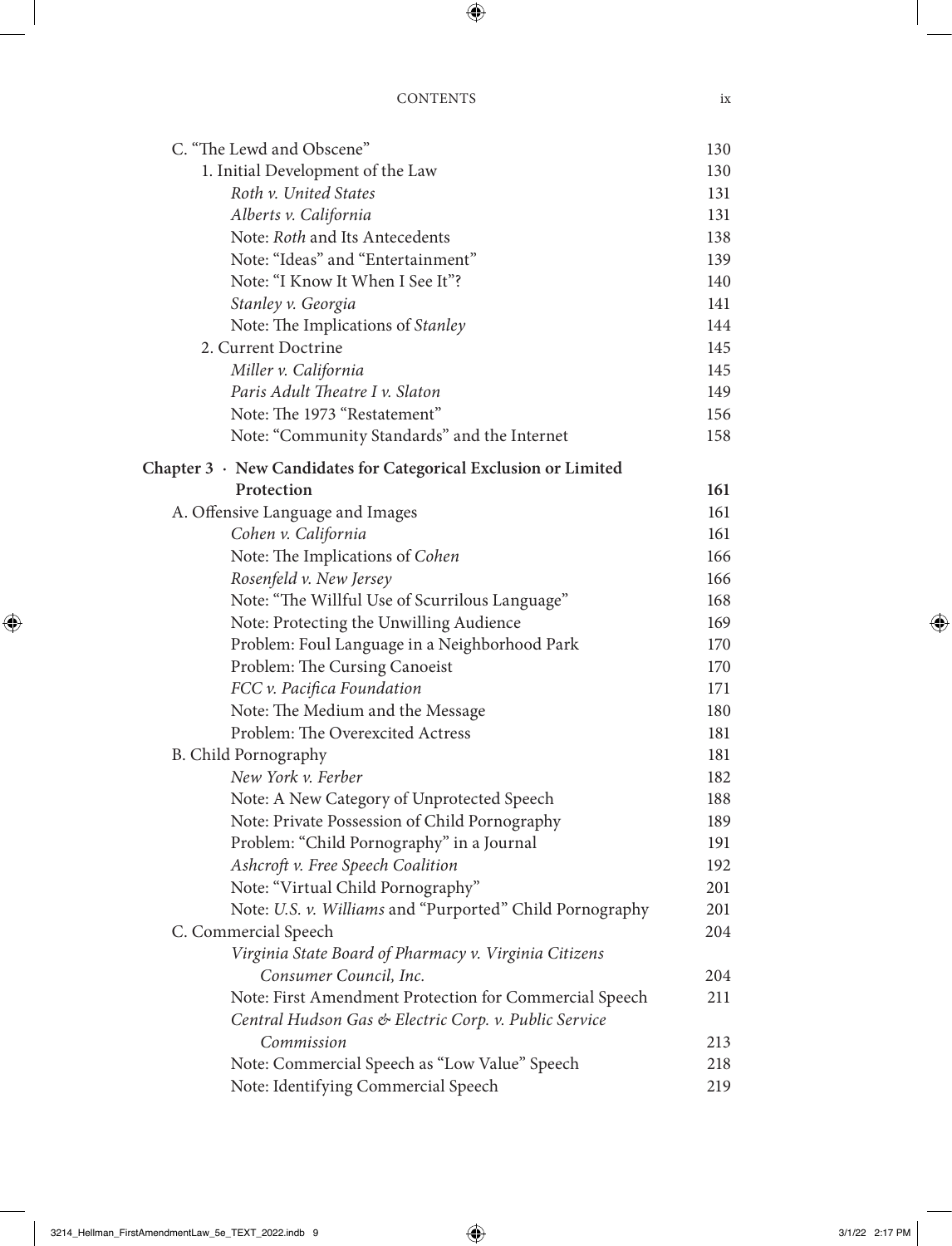| <b>CONTENTS</b> |
|-----------------|
|                 |

| Problem: "Commercial" Speech and Public Debate             |                                                               | 220 |
|------------------------------------------------------------|---------------------------------------------------------------|-----|
| Lorillard Tobacco Co. v. Reilly                            |                                                               | 221 |
| Note: The Normalization of Commercial Speech               |                                                               | 232 |
| Problem: Attacking Childhood Obesity                       |                                                               | 234 |
| Note: Sorrell and the Continued Ferment over Commercial    |                                                               |     |
| Speech                                                     |                                                               | 234 |
| Note: A Return to Lochner?                                 |                                                               | 238 |
| D. The End of Categorical Balancing                        |                                                               | 238 |
| United States v. Stevens                                   |                                                               | 239 |
| Note: The Implications of Stevens                          |                                                               | 244 |
| Brown v. Entertainment Merchants Association               |                                                               | 245 |
|                                                            | Note: Violence, Interactivity, and the Protection of Children | 255 |
| United States v. Alvarez                                   |                                                               | 256 |
| Note: Knowingly False Statements of Fact                   |                                                               | 269 |
| Problem: The Stolen Valor Act of 2013                      |                                                               | 270 |
| Chapter 4 · Trans-Substantive Doctrines                    |                                                               | 271 |
| A. Prior Restraints                                        |                                                               | 271 |
| Note: An Introduction to Prior Restraints                  |                                                               | 271 |
| 1. Licensing                                               |                                                               | 272 |
| Lovell v. City of Griffin                                  |                                                               | 272 |
| Note: Licensing Schemes and the Freedman Requirements      |                                                               | 274 |
| 2. Injunctions and Other Remedies                          |                                                               | 280 |
| Near v. Minnesota                                          |                                                               | 280 |
| Note: The Decision in Near                                 |                                                               | 285 |
| Problem: A Recalcitrant Defamer                            |                                                               | 286 |
| New York Times Co. v. United States (The "Pentagon Papers" |                                                               |     |
| Case)                                                      |                                                               | 288 |
| Note: Injunctions against Speech                           |                                                               | 298 |
| Note: "The H-Bomb Secret"                                  |                                                               | 299 |
| Problems: Disclosure of NSA Monitoring                     |                                                               | 300 |
| B. Overbreadth and Vagueness                               |                                                               | 301 |
| New York v. Ferber                                         |                                                               | 301 |
| City of Houston v. Hill                                    |                                                               | 304 |
| Ashcroft v. Free Speech Coalition                          |                                                               | 308 |
| Note: The Overbreadth Doctrine                             |                                                               | 308 |
| Note: The Vagueness Doctrine                               |                                                               | 309 |
| Chapter $5 \cdot$ Content-Based Regulation                 |                                                               | 313 |
| A. The Principle                                           |                                                               | 313 |
| Police Department of Chicago v. Mosley                     |                                                               | 313 |
| Note: "Above All Else": The Mosley Principle               |                                                               | 316 |
| Note: Speech Near Polling Places                           |                                                               | 319 |
| B. Defining Content Discrimination                         |                                                               | 320 |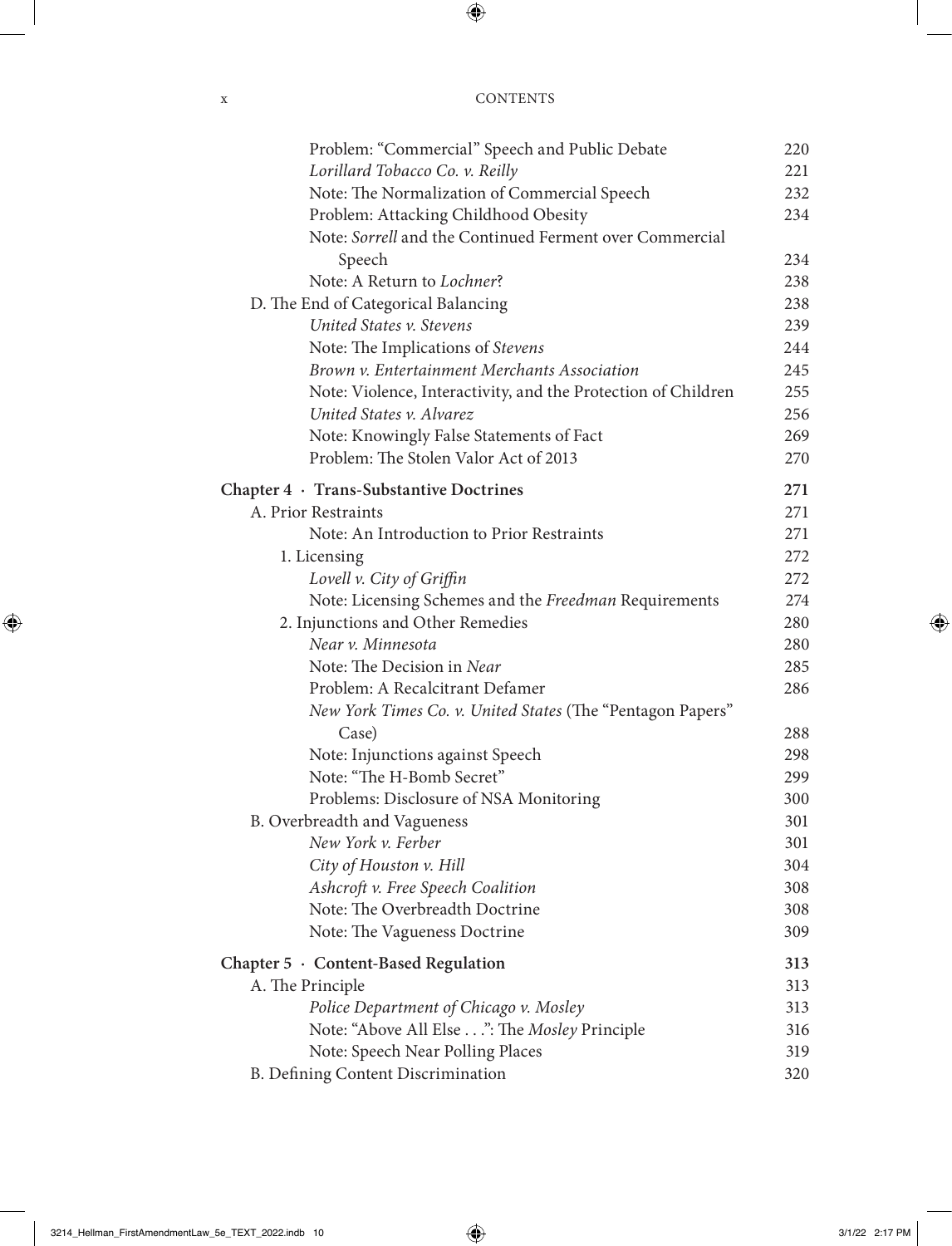| Reed v. Town of Gilbert                                           | 321 |
|-------------------------------------------------------------------|-----|
| Note: A Narrower View of Content Neutrality?                      | 331 |
| Problem: Flags on Holidays                                        | 333 |
| Problem: A Panhandling Ordinance                                  | 334 |
| C. Applying Strict Scrutiny                                       | 334 |
| Williams-Yulee v. Florida Bar                                     | 334 |
| Note: How Strict Is "Strict"?                                     | 348 |
| Problem: Nondisclosure of National Security Letters               | 350 |
| Chapter 6 · Regulating the "Time, Place, and Manner" of Protected |     |
| Speech                                                            | 351 |
| A. Early Development of the Doctrine                              | 352 |
| Lovell v. City of Griffin                                         | 352 |
| Schneider v. New Jersey                                           | 352 |
| Note: From Lovell to Schneider                                    | 354 |
| Martin v. City of Struthers                                       | 354 |
| Note: Regulating the Manner of Expressive Activity                | 359 |
| B. Applications of the Doctrine                                   | 361 |
| Frisby v. Schultz                                                 | 361 |
| Ward v. Rock Against Racism                                       | 366 |
| City of Ladue v. Gilleo                                           | 371 |
| Note: Foreclosing Particular Modes of Expression                  | 376 |
| Note: Narrow Tailoring and "Underinclusiveness"                   | 377 |
| Problem: Regulating Newsracks                                     | 378 |
| McCullen v. Coakley                                               | 379 |
| Note: Restrictions on Anti-Abortion Speech                        | 395 |
| Problem: Buffer or Bubble?                                        | 397 |
| Problem: Picketing of Religious Activities                        | 397 |
| Chapter 7 · Expressive Conduct and Secondary Effects              | 401 |
| A. Expressive Conduct                                             | 401 |
| United States v. O'Brien                                          | 401 |
| Note: "Symbolic Speech" and the Tinker Case                       | 407 |
| Note: "Incidental" Burdens on Expression                          | 407 |
| Texas v. Johnson                                                  | 409 |
| Note: Flag Burning as Protected Speech                            | 418 |
| Problem: A New Flag Protection Act                                | 419 |
| B. "Secondary Effects" as a Basis for Regulation                  | 419 |
| City of Renton v. Playtime Theatres, Inc.                         | 419 |
| Note: Origins of the "Secondary Effects" Doctrine                 | 425 |
| Boos v. Barry                                                     | 426 |
| Note: The Future of "Secondary Effects"                           | 430 |
| Problem: Limiting the Hours of Adult Businesses                   | 433 |
| C. Expression and Conduct: Untangling the Doctrines               | 434 |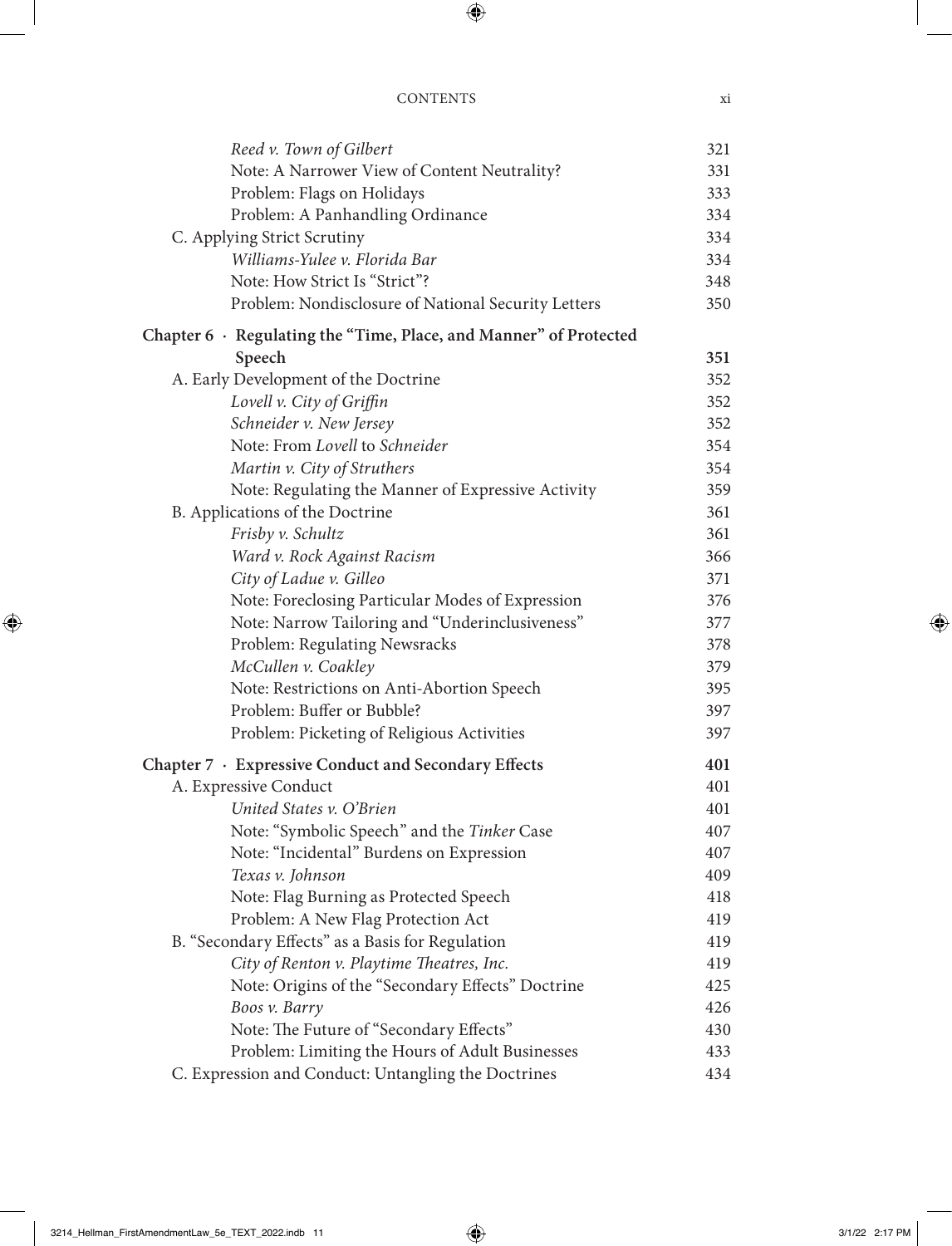| X11 | <b>CONTENTS</b> |
|-----|-----------------|
|     |                 |

| City of Erie v. Pap's A.M.                                           | 434 |
|----------------------------------------------------------------------|-----|
| Note: Expressive Conduct, Secondary Effects, and Incidental          |     |
| <b>Burdens</b>                                                       | 445 |
| Problem: Nudity "for Entertainment Purposes"                         | 447 |
| Problem: An "Affirmative Action Bake Sale"                           | 447 |
| Chapter $8 \cdot$ Speech on Government Property and the Public Forum |     |
| Doctrine                                                             | 449 |
| A. Foundations of the Doctrine                                       | 449 |
| Hague v. Committee for Industrial Organization                       | 449 |
| Schneider v. New Jersey                                              | 451 |
| Cantwell v. Connecticut                                              | 451 |
| Note: The Significance of Cantwell                                   | 453 |
| Cox v. New Hampshire                                                 | 454 |
| Note: The Law Established by the Foundational Cases                  | 456 |
| B. Mass Demonstrations and the Problem of the "Hostile Audience"     | 457 |
| Terminiello v. Chicago                                               | 458 |
| Note: Hostile Audiences and Provocative Speakers                     | 461 |
| Forsyth County v. Nationalist Movement                               | 465 |
| Note: Fees and Permits for Demonstrations on Public Property         | 470 |
| Problem: Klan Rally and Counter-Rally                                | 471 |
| C. Access to Nontraditional Forums and Facilities                    | 472 |
| Note: Competing Approaches to Speech on Public Property              | 472 |
| Lehman v. City of Shaker Heights                                     | 475 |
| Note: Lehman and the Perry Synthesis                                 | 479 |
| Cornelius v. NAACP Legal Defense and Educational Fund, Inc.          | 481 |
| International Society for Krishna Consciousness, Inc. v. Lee         | 491 |
| Lee v. International Society for Krishna Consciousness Inc.          | 504 |
| Note: Competing Views of the Public Forum                            | 505 |
| Note: Rosenberger and Viewpoint Discrimination                       | 506 |
| Note: "Limited" and "Designated" Forums                              | 508 |
| Note: The "Reasonableness" Requirement                               | 509 |
| Problem: Display of Controversial Art                                | 511 |
| Problem: Flags and Banners on Highway Overpasses                     | 512 |
| D. Speech on Private Property                                        | 513 |
| Note: The Marsh Decision                                             | 513 |
| Note: The Shopping Center Cases                                      | 514 |
| Chapter $9 \cdot$ Compelled Expression                               | 519 |
| A. Compelled Speech                                                  | 519 |
| West Virginia State Board of Education v. Barnette                   | 519 |
| Note: Barnette and Its Implications                                  | 527 |
| Problem: A State University Pledge                                   | 527 |
| Wooley v. Maynard                                                    | 528 |
| Note: The Barnette Principle                                         | 532 |
| Problem: Navajo Spiritualism on License Plates?                      | 533 |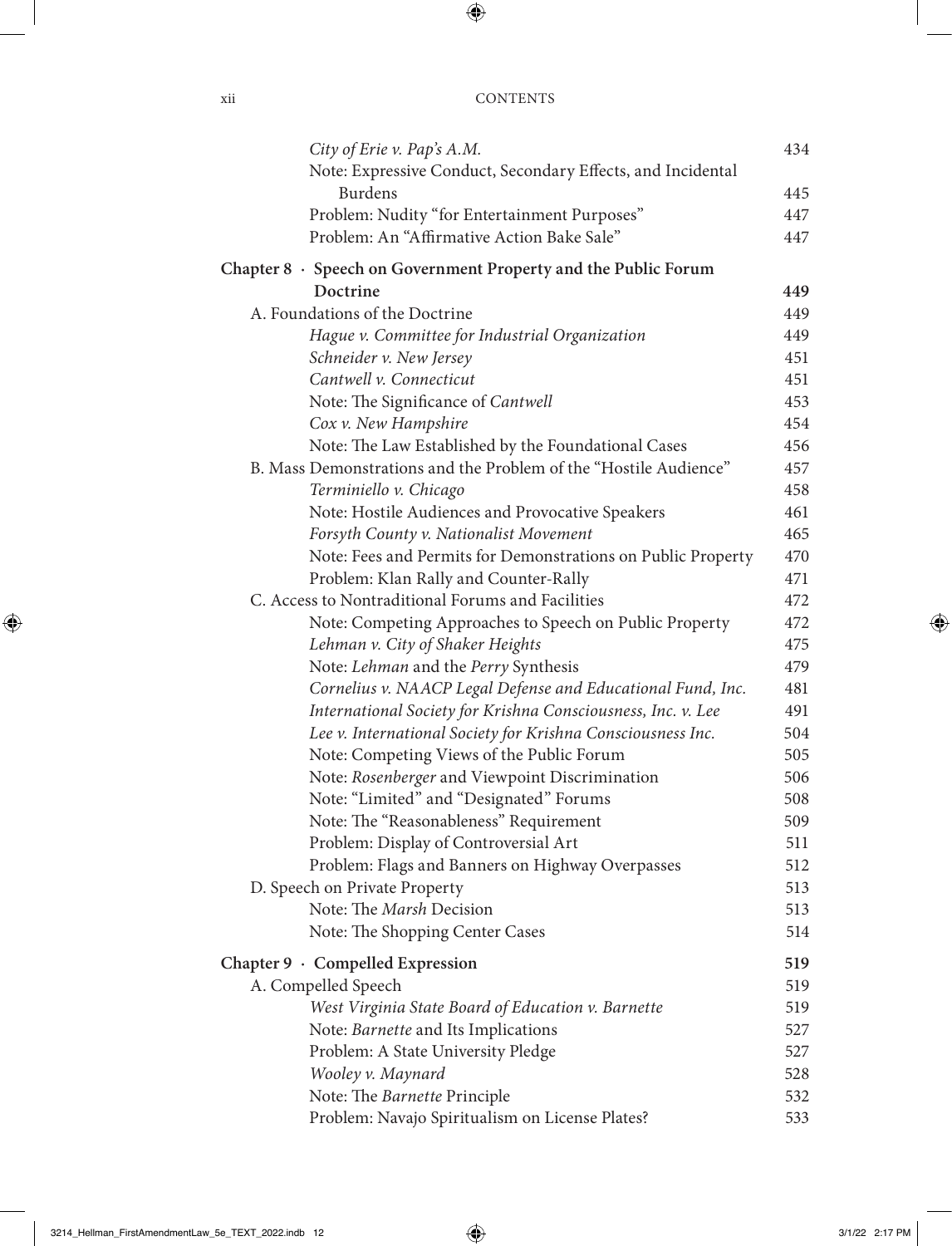| Note: "Trivializing" Barnette?                                 | 534 |
|----------------------------------------------------------------|-----|
| Note: NIFLA and the Proper Scrutiny Level for Speech           |     |
| Compulsions                                                    | 535 |
| Problem: The Wedding Photographer and the Gay Couple           | 538 |
| Note: Speech, Coercion, and Meaning                            | 538 |
| <b>B.</b> Compelled Subsidy                                    | 539 |
| Note: Compelled Subsidies and the Winding Road to Janus        | 539 |
| Janus v. American Federation of State, County, and Municipal   |     |
| Employees, Council 31                                          | 545 |
| Note: Janus and Its Implications                               | 553 |
| Chapter 10 · Freedom of Association                            | 555 |
| A. Compelled Disclosure of Association                         | 555 |
| NAACP v. Alabama                                               | 555 |
| Note: From NAACP to AFP                                        | 558 |
| Americans for Prosperity Foundation v. Bonta                   | 561 |
| Note: "Exacting" Scrutiny, Chill, and Americans for Prosperity | 575 |
| <b>B.</b> Compelled Association                                | 577 |
| Roberts v. United States Jaycees                               | 577 |
| Note: Competing Approaches to Freedom of Association           | 584 |
| Problem: The New Age Coalition and the Fundamentalist          | 585 |
| Note: Hurley v. Irish-American Gay, Lesbian and Bisexual       |     |
| Group of Boston                                                | 586 |
| Boy Scouts of America v. Dale                                  | 587 |
| Note: Dale and the Precedents                                  | 600 |
|                                                                | 601 |
| Note: Status and Message                                       | 601 |
| Problem: Exclusion from a Gay Softball League<br>Preamble      | 601 |
|                                                                |     |
| Chapter 11 · Campaign Finance                                  | 603 |
| A. Foundational Principles                                     | 603 |
| Buckley v. Valeo                                               | 603 |
| Note: Buckley and Its Progeny                                  | 621 |
| B. Corporate and Union Political Speech                        | 622 |
| Note: Corporate and Union Speech, Electoral Integrity, and the |     |
| <b>First Amendment</b>                                         | 622 |
| Citizens United v. Federal Election Commission                 | 626 |
| Note: Questions About Citizens United                          | 642 |
| Problem: Corporate Contributions to an Independent Spender     | 643 |
| Problem: A State Response to Citizens United?                  | 643 |
| C. Disclosure Requirements                                     | 644 |
| Note: Disclosure Requirements and the First Amendment          | 644 |
| D. Circumvention of Contribution Limits and Buckley's Limits   | 648 |
| Note: The Anti-Circumvention Idea                              | 648 |
| Note: McCutcheon and the Limits of the Anti-Circumvention      |     |
| Rationale                                                      | 650 |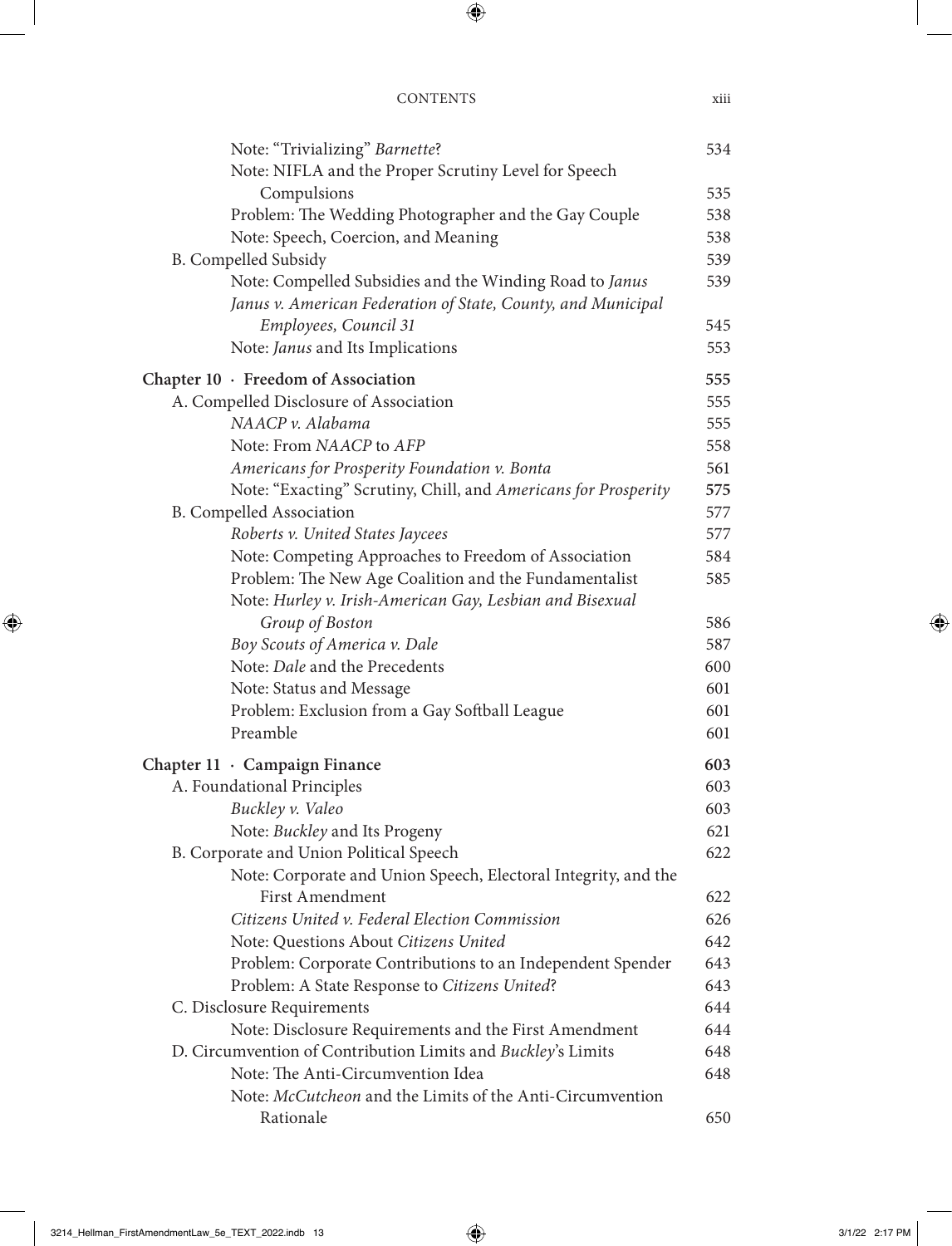| X1V | <b>CONTENTS</b> |
|-----|-----------------|
|     |                 |

| Chapter 12 · Beyond Regulation: The Government as Employer and |     |
|----------------------------------------------------------------|-----|
| Educator                                                       | 653 |
| A. First Amendment Rights of Government Employees              | 653 |
| Connick v. Myers                                               | 653 |
| Note: Pickering and Its Progeny                                | 661 |
| Problem: An Activist Clerk                                     | 662 |
| Garcetti v. Ceballos                                           | 663 |
| Note: The Implications of Garcetti                             | 676 |
| Problem: The Outspoken University Administrator                | 676 |
| Note: Testimony as Part of an Employee's "Ordinary" Work       |     |
| Responsibilities                                               | 676 |
| Problem: The Police Chief versus the Mayor                     | 678 |
| Note: Patronage Dismissals                                     | 678 |
| B. The First Amendment in the Public Schools                   | 679 |
| Tinker v. Des Moines Independent School District               | 679 |
| Note: The Implications of Tinker                               | 684 |
| Note: From Tinker to Mahanoy                                   | 685 |
| Problem: Career Guidance and Student Protest                   | 690 |
| Problem: A Controversial T-Shirt                               | 691 |
| Mahanoy Area School Dist. v. B. L.                             | 692 |
| Note: Mahanoy's Unanswered Questions                           | 707 |
| Problem: Building Bridges-or Burning Them                      | 710 |
| Problem: Trolling on a Blog                                    | 711 |
| Chapter 13 · Beyond Regulation: Whose Message Is It?           | 713 |
| A. Paying the Piper - and Calling the Tune?                    | 713 |
| Rust v. Sullivan                                               | 713 |
| Note: Rust and Rosenberger                                     | 721 |
| Note: Government Funding of Legal Services                     | 722 |
| Agency for International Development v. Alliance for Open      |     |
| Society International, Inc.                                    | 724 |
| Note: "Inside" the Program - or "Outside"?                     | 733 |
| B. When Is the Government the Speaker?                         | 734 |
| Note: The Government Speech Doctrine                           | 734 |
| Problem: Satirical Anti-Tobacco Advertising                    | 738 |
| Walker v. Texas Division, Sons of Confederate Veterans, Inc.   | 739 |
| Note: Expanding the Government Speech Doctrine                 | 751 |
| Matal v. Tam                                                   | 751 |
| Problem: "Enhanced Underwriting" by the Ku Klux Klan           | 751 |
| Problem: Exclusion from a State's Adopt-a-Highway Program      | 753 |
| Chapter $14$ $\cdot$ Freedom of the Press                      | 755 |
| Note: What Is "The Press," Anyway?                             | 755 |
| A. Singling Out the Press                                      | 756 |
| Grosjean v. American Press Co.                                 | 756 |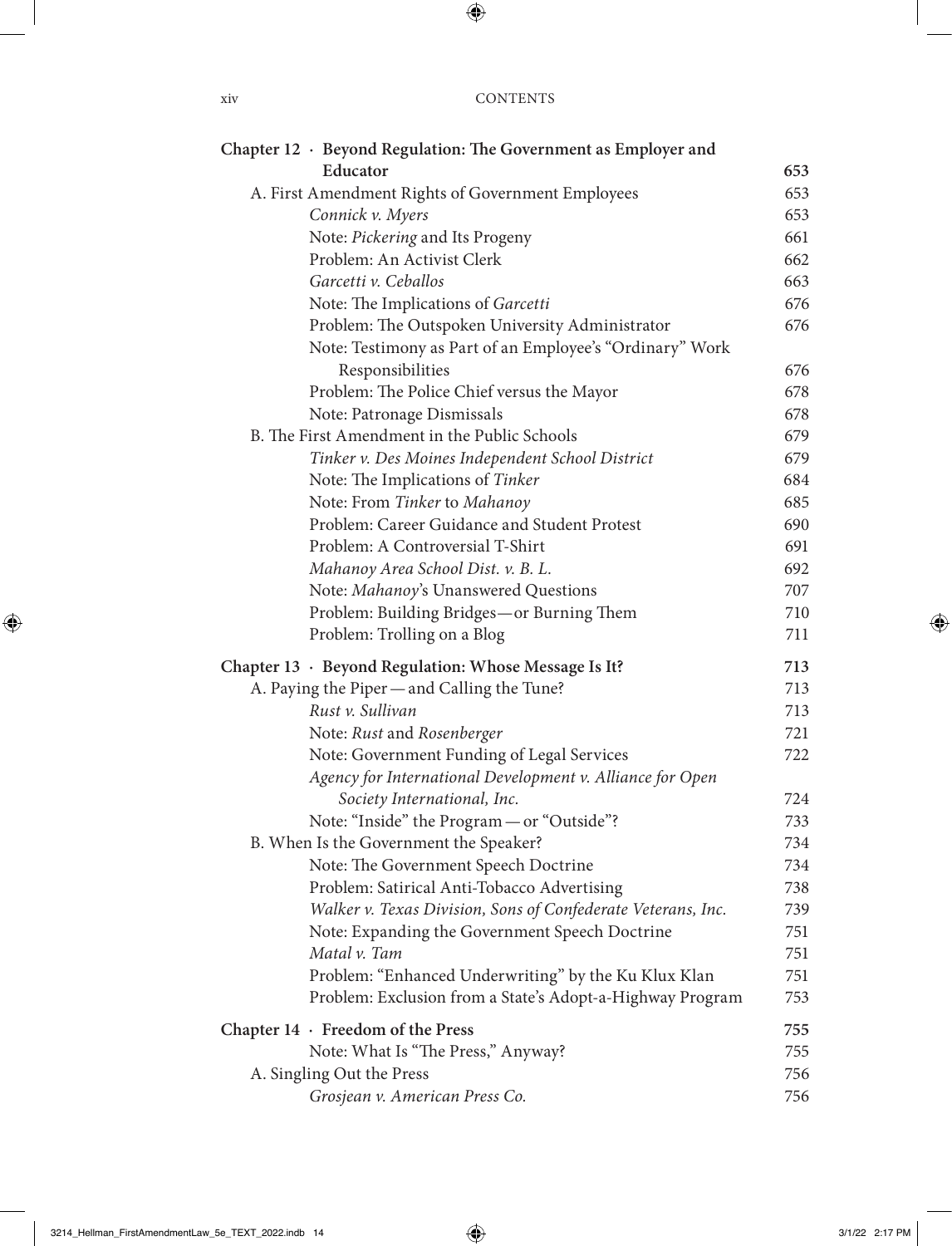| Note: Grosjean and the Free-Press Clause                      | 761 |
|---------------------------------------------------------------|-----|
| Minneapolis Star v. Minnesota Commissioner of Revenue         | 761 |
| Note: Grosjean and Minneapolis Star                           | 768 |
| Note: Discrimination among Media Categories                   | 768 |
| Problem: Restrictions on College Newspapers                   | 771 |
| Problem: Save the Newspapers!                                 | 772 |
| B. Claims of Exemption from Generally Applicable Laws         | 773 |
| Branzburg v. Hayes                                            | 773 |
| Note: Justice Powell's "Enigmatic" Concurrence                | 782 |
| Note: Journalists' Privilege in the Lower Courts              | 784 |
| Note: Legislative and Executive Responses to the Shield Issue | 785 |
| Note: Branzburg and Access to Prisons                         | 787 |
| Chapter 15 · Testing the Boundaries of Doctrine               | 791 |
| A. "Hate Speech"                                              | 791 |
| Note: Beauharnais and "Group Libel"                           | 791 |
| Note: R.A.V. v. City of St. Paul                              | 792 |
| Note: A Penalty Enhancement Statute                           | 796 |
| Note: Cross Burning Redux                                     | 797 |
| Note: Cross Burning and the First Amendment                   | 799 |
| B. Government Programs and Offensive Speech                   | 800 |
| Matal v. Tam                                                  | 800 |
| Note: The Implications of Matal                               | 811 |
| Note: Iancu v. Brunetti                                       | 812 |
| C. The Internet as the New Public Square?                     | 815 |
| Note: The Supreme Court and Cyberspace                        | 815 |
| Packingham v. North Carolina                                  | 816 |
| Note: The Internet as the New Public Forum?                   | 823 |
| Note: Regulating Social Media                                 | 824 |
| Biden v. Knight First Amendment Institute at Columbia         |     |
| University                                                    | 826 |
| Note: Social Media Platforms as Common Carriers?              | 831 |
| Problem: Limiting Deplatforming and Curating                  | 832 |
| Problem: Posts on a Commissioner's Facebook Page              | 833 |

#### **PART TWO**

freedom of religion

| Chapter $16 \cdot$ The History and Purposes of the Religion Clauses | 837 |
|---------------------------------------------------------------------|-----|
| A. The Debate Over the Original Understanding                       | 837 |
| Everson v. Board of Education                                       | 838 |
| Wallace v. Jaffree                                                  | 841 |
| Lee v. Weisman                                                      | 845 |
| B. History and Tradition                                            | 849 |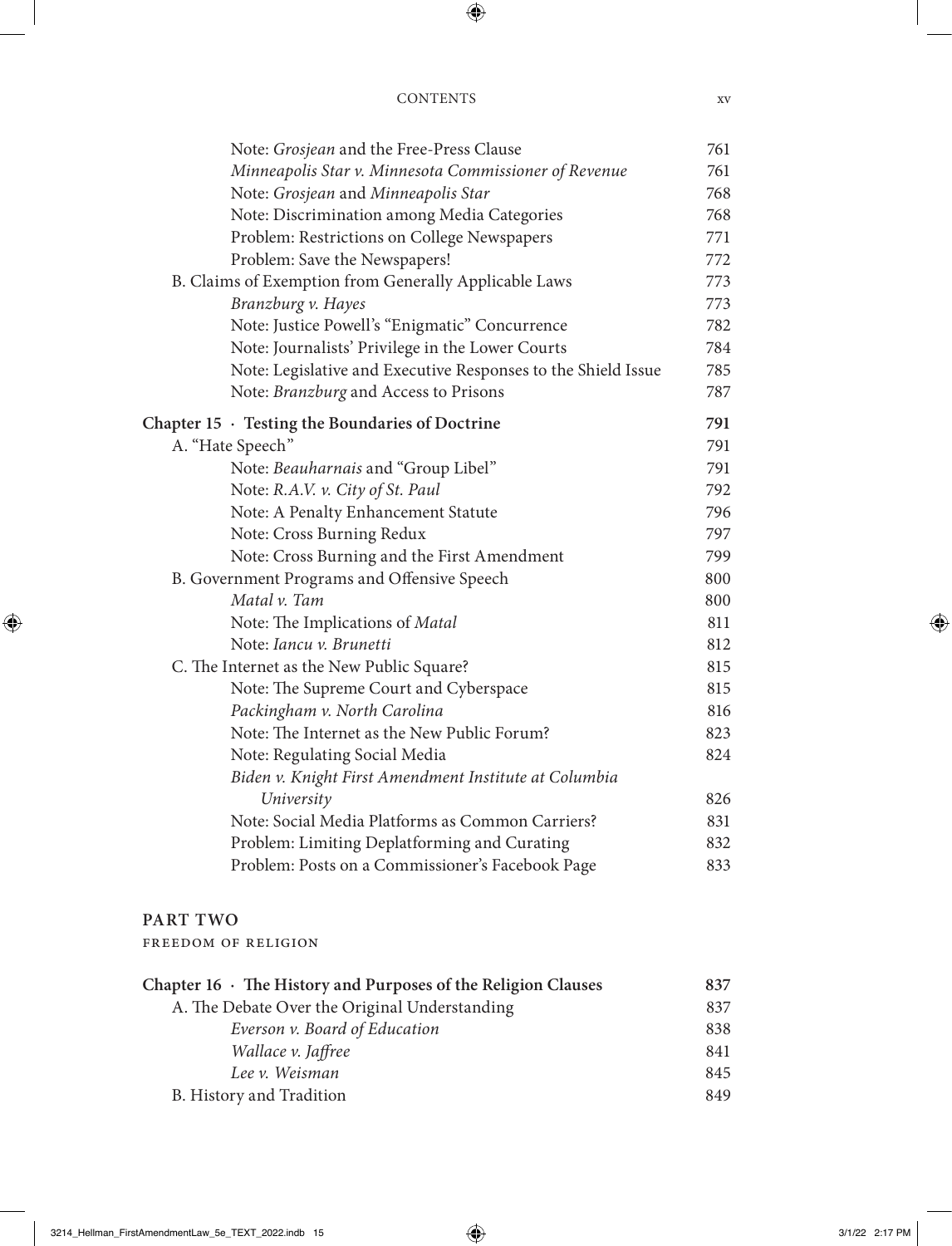| McCreary County v. ACLU                                                    | 850 |
|----------------------------------------------------------------------------|-----|
| Van Orden v. Perry                                                         | 855 |
| Note: Justice Breyer's Constitutional Distinctions                         | 857 |
| Problem: Ceremonial Deism                                                  | 858 |
| Note: The Incorporation Doctrine                                           | 859 |
| C. Values                                                                  | 860 |
| William P. Marshall, Truth and the Religion Clauses                        | 861 |
| Chapter 17 · The Establishment Clause                                      | 867 |
| A. Financial Aid to Religion                                               | 867 |
| 1. Basic Principles                                                        | 867 |
| Everson v. Board of Education                                              | 867 |
| Note: Two Competing Principles - "No Aid" and "Equal Aid"                  | 871 |
| 2. The Lemon Test as Modified                                              | 872 |
| Lemon v. Kurtzman                                                          | 872 |
| Note: The Lemon Test                                                       | 877 |
| Agostini v. Felton                                                         | 878 |
| Mitchell v. Helms                                                          | 885 |
| 3. School Vouchers                                                         | 897 |
| Zelman v. Simmons-Harris                                                   | 897 |
| Problem: Faith-Based Social Service Providers                              | 912 |
| B. School Prayer                                                           | 912 |
| Engel v. Vitale                                                            | 912 |
| School District of Abington Township v. Schempp                            | 917 |
| Wallace v. Jaffree                                                         | 922 |
| Lee v. Weisman                                                             | 926 |
| Problem: Drafting a Moment-of-Silence Policy                               | 932 |
| C. School Curriculum                                                       | 933 |
| Edwards v. Aguillard                                                       | 933 |
| Problem: Intelligent Design                                                | 940 |
| D. Legislative Prayer                                                      | 941 |
| Town of Greece v. Galloway                                                 | 941 |
| Note: "Congress shall make no law respecting an establishment              | 958 |
| of religion."                                                              | 958 |
| Problem: "Please rise and bow your heads!"<br>E. Displays in Public Places | 960 |
|                                                                            |     |
| American Legion v. American Humanist Ass'n                                 | 960 |
| Problem: Atheists Cross about Highway Memorials                            | 980 |
| Chapter 18 · The Free Exercise Clause                                      | 981 |
| A. Early Cases                                                             | 981 |
| Reynolds v. United States                                                  | 982 |
| United States v. Ballard                                                   | 984 |
| <b>B.</b> Modern Cases                                                     | 988 |
| Sherbert v. Verner                                                         | 989 |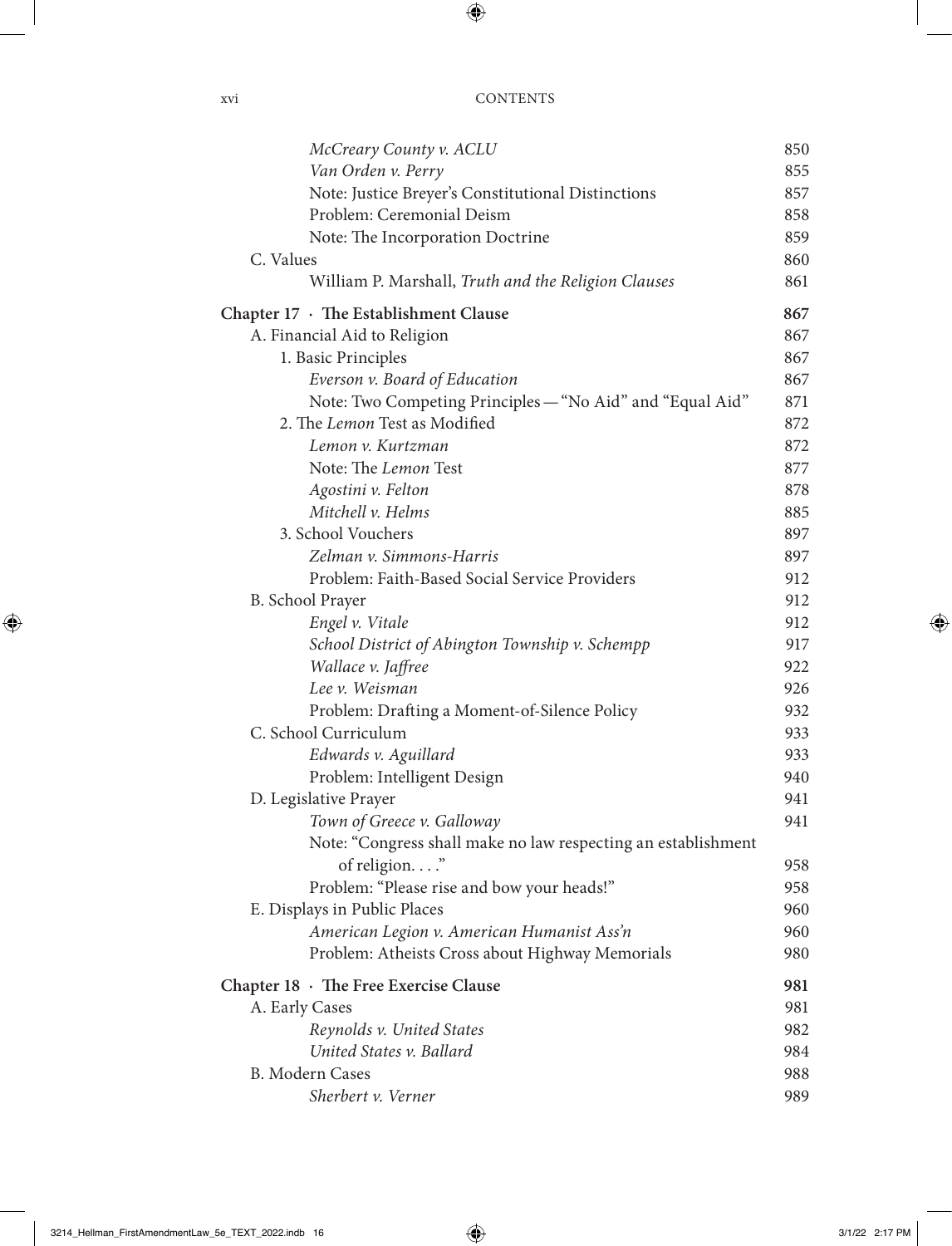| Wisconsin v. Yoder                                               | 994  |
|------------------------------------------------------------------|------|
| <b>Employment Division v. Smith</b>                              | 1002 |
| Note: Choosing Up Sides to Cast the Shadow of Strict Scrutiny    |      |
| on COVID-19 Regulations of Religious Gatherings                  | 1011 |
| Note: Statutory Protections of the Exercise of Religion          | 1014 |
| C. Discrimination against Religion                               | 1024 |
| Church of the Lukumi Babalu Aye, Inc. v. City of Hialeah         | 1025 |
| Note: State Administrative Agencies Must Remain Neutral,         |      |
| Fair, and Impartial Toward Religious Claims                      | 1036 |
| Problem: The Traditions of Abraham in the Twenty-First           |      |
| Century                                                          | 1041 |
| D. Future Uncertainty                                            | 1042 |
| Note: Fulton v. City of Philadelphia - Debating without          |      |
| Deciding-What to Do with Smith?                                  | 1043 |
| Chapter 19 · Interrelationships Among the Clauses                | 1055 |
| A. Definition of Religion                                        | 1055 |
| Torcaso v. Watkins                                               | 1056 |
| United States v. Seeger                                          | 1058 |
| Note: Freedom of Conscience and the Constitution                 | 1062 |
| Note: Dogma, Heresy, and Schism                                  | 1065 |
| Hosanna-Tabor Evangelical Lutheran Church and School v.          |      |
| <b>EEOC</b>                                                      | 1066 |
| Note: A Deeper Dive into the Ministerial Exception and the       |      |
| <b>Religion Clauses</b>                                          | 1075 |
| Problem: Peremptory Challenges                                   | 1077 |
| B. Tensions between the Religion Clauses                         | 1077 |
| Espinoza v. Montana Department of Revenue                        | 1079 |
| Note: The Blaine Amendments                                      | 1100 |
| Problem: The Good Friday School Holiday                          | 1101 |
| C. Religious Speech                                              | 1101 |
| Note: The Free Speech-Public Forum Overlay                       | 1102 |
| Rosenberger v. Rector and Visitors of the University of Virginia | 1103 |
| Good News Club v. Milford Central School                         | 1112 |
| Problem: "Whom Do I Arrest?"                                     | 1121 |
| Note: A Postscript on the Religion Clauses                       | 1123 |
| Appendix · The Justices of the United States Supreme Court,      |      |
| 1946-2020 Terms                                                  | 1125 |
| Index                                                            | 1131 |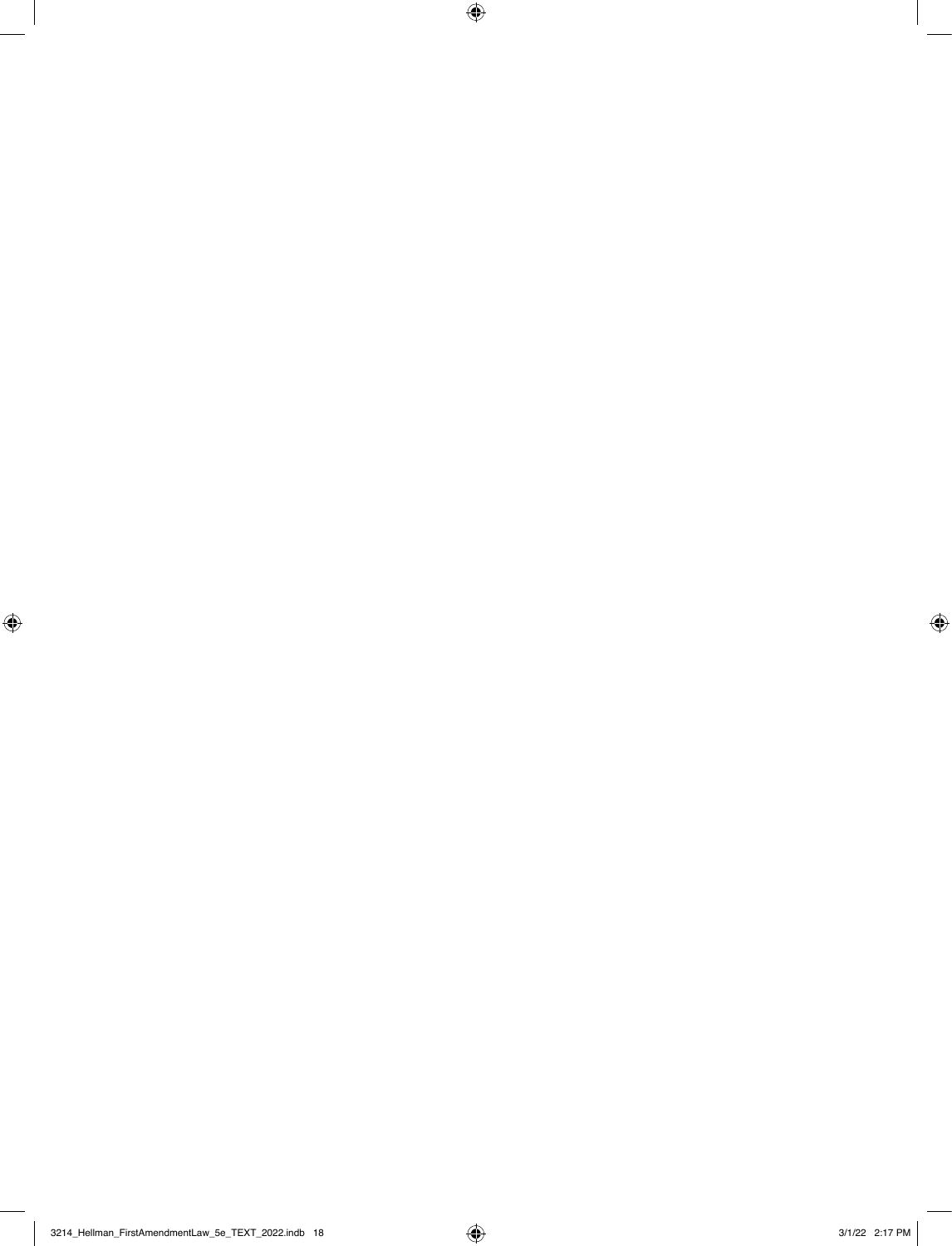### **Table of Cases**

Principle case page numbers are in **bold**.

12 200-ft. Reels of Film, United States v., 189 281 Care Committee v. Arneson, 269 44 Liquormart, Inc. v. Rhode Island, 542 725 Eatery Corp. v. City of New York, 432 Abood v. Detroit Board of Education, 540, 543, 545, 579, 623 Abrams v. United States, **12** Adamson v. California, 859 Adarand Constructors, Inc. v. Peña, 337 Adderley v. Florida, 472, 605, 787 Adler v. Board of Education, 655 Agency for International Development v. Alliance for Open Society International, Inc., **724** Agostini v. Felton, **878** Aguilar v. Felton, 878 Albertini, United States v., 367 Alberts v. California**, 131** Alexander v. United States, 271 Allegheny, County of v. American Civil Liberties Union, Greater Pittsburgh Chapter, 972, 976, 977 Alvarez, United States v., **256** American Bev. Ass'n v. City and County of San Francisco, 537 American Legion v. American Humanist Ass'n, **960**, 961 American Library Assn., Inc., United States v., 805

Americans for Prosperity Foundation v. Bonta, **561**, 562 Arcara v. Cloud Books, Inc., 408 Arcara, People ex rel. v. Cloud Books, Inc., 409 Arkansas Writers' Project v. Ragland, 769 Arnett v. Kennedy, 658 Arts v. Finley, 805 Ashcroft v. ACLU, 158, 180 Ashcroft v. Free Speech Coalition, **192, 308** Associated Press v. NLRB, 774 Associated Press v. United States, 763, 775 Austin v. Michigan Chamber of Commerce, 624, 626 Automobile Workers, United States v., 630 Ballard, United States v., **984** Bantam Books, Inc. v. Sullivan, 271, 830 Barker v. Conroy, 958 Barnes v. Glen Theatre, Inc., 434, 445 Barr v. American Association of Political Consultants, Inc., 333

Barr v. Matteo, 87 Barron v. Baltimore, 859 Bartnicki v. Vopper, 110, 129 Bartow, United States v., 74 Bates v. City of Little Rock, 558, 563, 570, 614, 773, 777

Bates v. State Bar of Arizona, 212, 309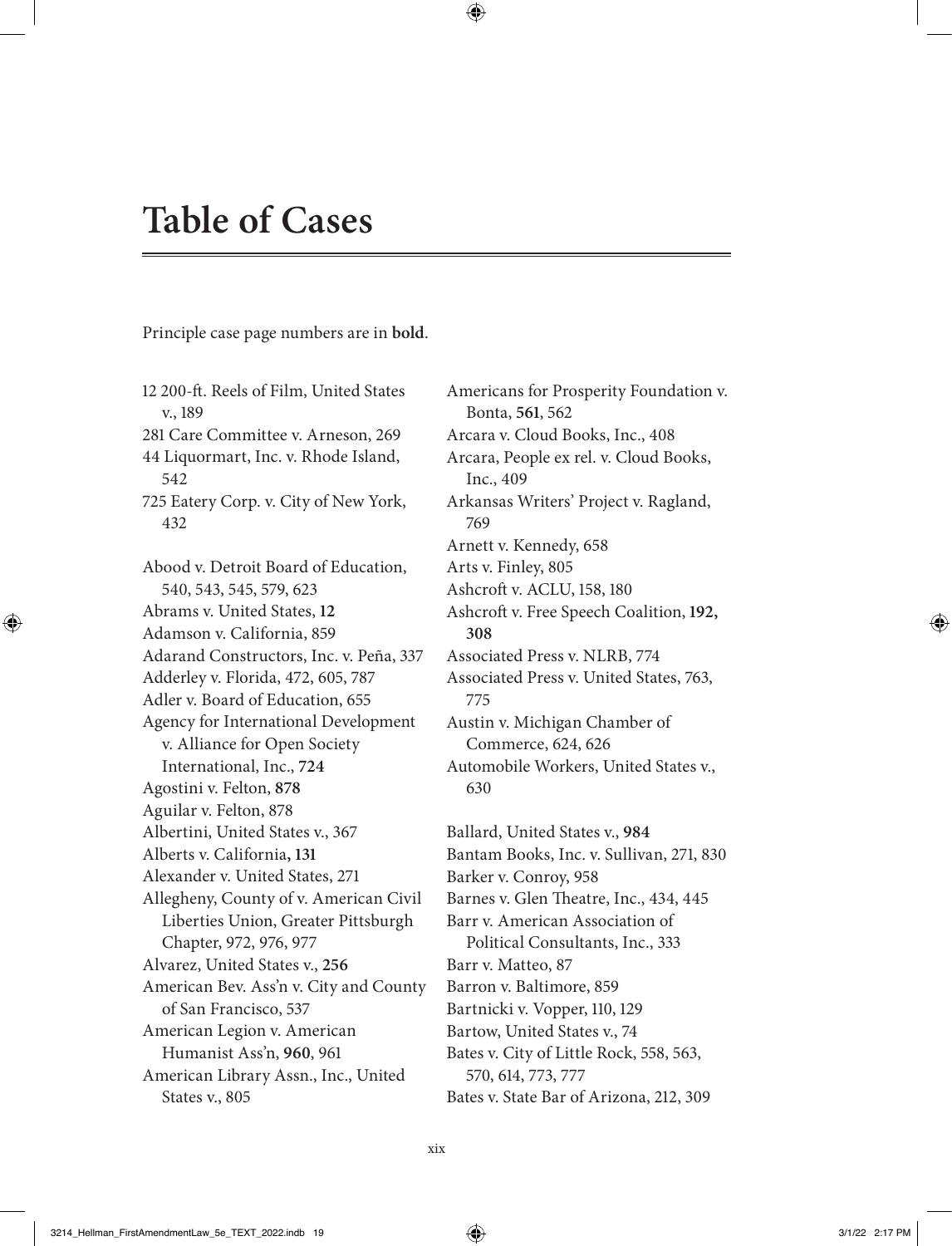Batson v. Kentucky, 1077 Bd. of Educ. of Westside Cmty. Schools (Dist. 66) v. Mergens, 1102 Beauharnais v. Illinois, 80, 132, 791 Berisha v. Lawson, 92, 110 Bethel School Dist. No. 403 v. Fraser, 629, 685, 694 Biden v. Knight First Amendment Institute at Columbia University, **826** Bigelow v. Virginia, 205 Blair v. United States, 781 Board of Airport Commissioners v. Jews for Jesus, 309 Board of Directors of Rotary International v. Rotary Club of Duarte, 585, 592 Board of Education v. Allen, 876 Board of Regents of Univ. of Wis. System v. Southworth, 722 Boerne, City of v. Flores, 1014 Bolger v. Youngs Drug Products Corp., 219 Boos v. Barry, **426** Bose Corp. v. Consumers Union, 35, 118 Boy Scouts of America v. Dale, **587** Boyd v. United States, 356 Brandenburg v. Ohio, **52** Branti v. Finkel, 654, 658, 678 Branzburg v. Hayes, 755, **773** Braunfeld v. Brown, 991, 992 Breard v. Alexandria, 205, 763 Brewster v. Boston Herald-Traveler Corp., 775 Bridge, In re, 784 Broadrick v. Oklahoma, 194, 301, 304 Brown v. Board of Education, 679 Brown v. City of Pittsburgh, 397 Brown v. Entertainment Merchants Association, **245** Brown v. Louisiana, 411, 446 Brown v. Oklahoma, 168 Buckley v. Valeo, 445, 559, **603** Bullock v. Carter, 620

Burnside v. Byars, 680, 685 Burson v. Freeman, 319 Burwell v. Hobby Lobby Stores, Inc., 1017 California Medical Ass'n v. FEC, 649 Callahan, People v., 76 Cameron v. Johnson, 311, 474 Cantwell v. Connecticut, 73, 74, **451**, 556**, 860** Capitol Square Review and Advisory Bd. v. Pinette, 979, 1101 Carey v. Brown, 362 Central Hudson Gas & Electric Corp. v. Public Service Commission, **213** Chaplinsky v. New Hampshire, **71**, 100 Chicago Teachers Union v. Hudson, 541 Child Evangelism Fellowship of Md., Inc. v. Montgomery County Public Schools, 508 Church of the Lukumi Babalu Aye, Inc. v. City of Hialeah, **1025** Cincinnati, City of v. Discovery Network, Inc., 218 CIO, United States v., 630 Citizens United v. Federal Election Commission, 622, **626 City of (see name of city)** Clark v. Community for Creative Non-Violence, 367, 446 Clay, State v., 77 Coates v. Cincinnati, 311 Cohen v. California, **161**, 166 Collin v. Smith, 471 **Commonwealth v. (see name of defendant)** Communist Party v. Subversive Activities Control Bd., 615 Connally v. General Construction Co., 310 Connick v. Myers, 113, **653** Conroy v. Lacey Twp. School Dist., 702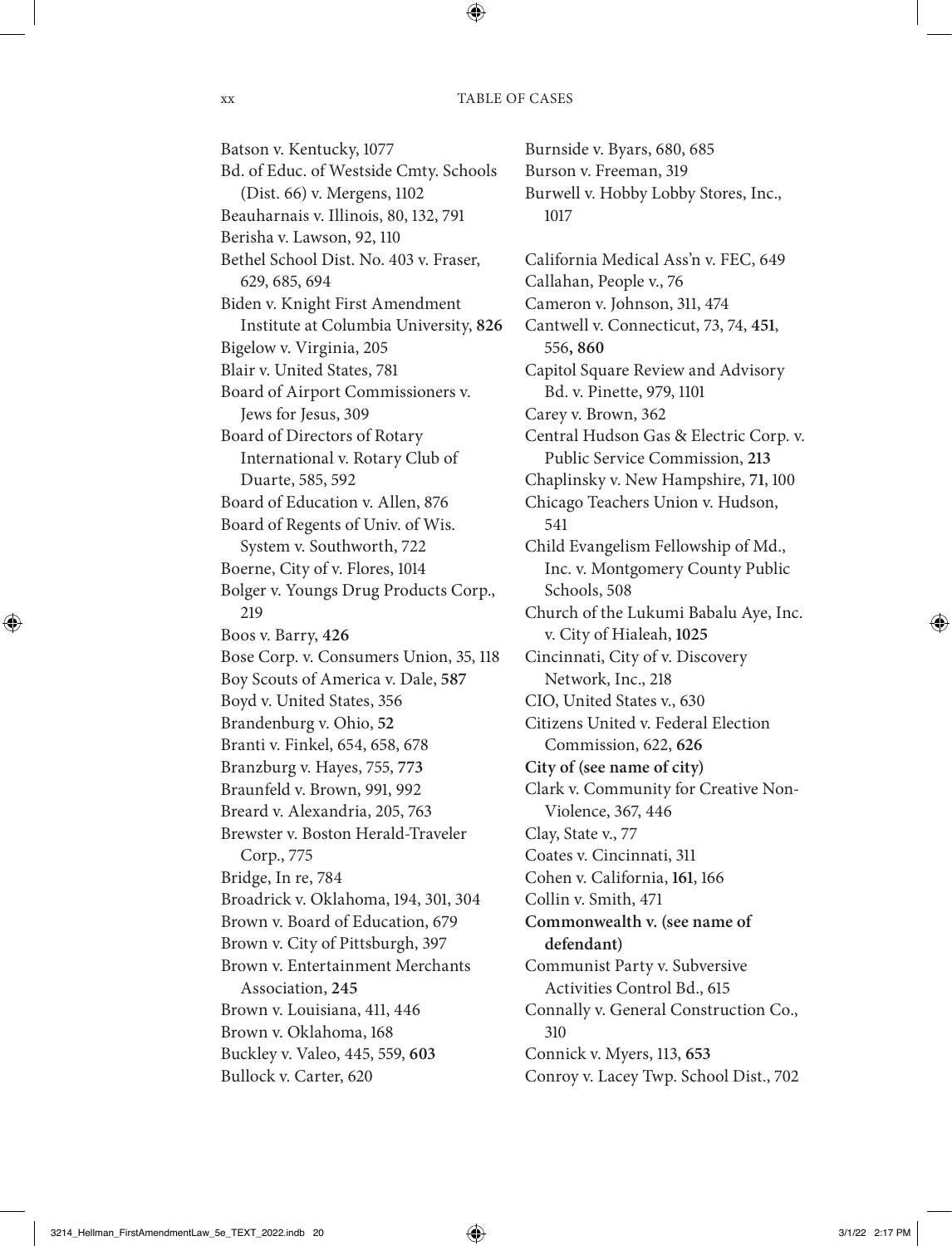Consolidated Edison Co. v. Public Service Comm'n, 427 Cornelius v. NAACP Legal Defense and Educational Fund, Inc., **481 County of (see name of county)** Cox Broadcasting Co. v. Cohn, 655 Cox v. Louisiana, 311, 474, 605 Cox v. New Hampshire, 275, **454** CSC v. Letter Carriers, 607 Curtis Publishing Co. v. Butts, 96, 773 Curtis, Ex parte, 658 Cutter v. Wilkinson, 1020 Dameron v. Washington Magazine, Inc., 112 Davis v. Massachusetts, 450, 451 Davis, Commonwealth v., 449, 451 De Jonge v. Oregon, 35, 85, 274, 290, 556, 860 Debs v. United States, **9** Debs, In re, 296 Democratic Party of United States v. Wisconsin ex rel. LaFollette, 590 Dennis v. United States, **37** Doe v. Pulaski County Special School Dist., 702 Doe v. Reed, 559, 562, 646 Dombrowski v. Pfister, 302 Doninger v. Niehoff, 702 Dun & Bradstreet, Inc. v. Greenmoss Builders, Inc., 91, 112 Duncan v. Louisiana, 860 Dunkley v. Board of Ed. of Greater Egg Harbor Regional High School Dist., 703 Edwards v. Aguillard, **933** Edwards v. South Carolina, 463 Eichman, United States v., 419 Elk Grove Unified School Dist. v. Newdow, 951

Elonis v. United States, 66 Elrod v. Burns, 658, 678

Employment Div. v. Smith (U.S. 1988) , 1002 Employment Division v. Smith (U.S. 1990) **, 1002** Engel v. Vitale, **912** Erie, City of v. Pap's A.M., **434** Erznoznik v. City of Jacksonville, 169, 176, 423, 605 Espinoza v. Montana Department of Revenue, 860, **1079** Euclid v. Ambler Realty Co., 175 Evans v. Bayer, 702 Everson v. Board of Education, **838**, 860, **867**, 1055 **Ex parte (see name of party)** Ex rel. (see name of relator) FCC v. League of Women Voters of Cal.,

716, 727, 732 FCC v. Pacifica Foundation, **171** Federal Election Comm'n v. Wisconsin Right to Life, Inc., 626, 690 Federal Election Commission v. Massachusetts Citizens for Life, 624, 639 Federal Election Commission v. National Right to Work Committee, 623, 633, 636 Feiner v. New York, 461 First Nat. Bank of Boston v. Bellotti, 622, 629 Fiske v. Kansas, 34 Florida Bar v. Went for It, Inc., 212 Florida Free Beaches, Inc. v. Miami, 445 Florida Star v. B.J.F., 129, 629 Follett v. McCormick, 1003 Forsyth County v. Nationalist Movement, **465** Fowler v. Rhode Island, 1028 Frazee v. Ill. Dep't of Employment Sec., 1065 Freedman v. Maryland, 275, 774 Freedom Watch, Inc. v. Google, 827, 831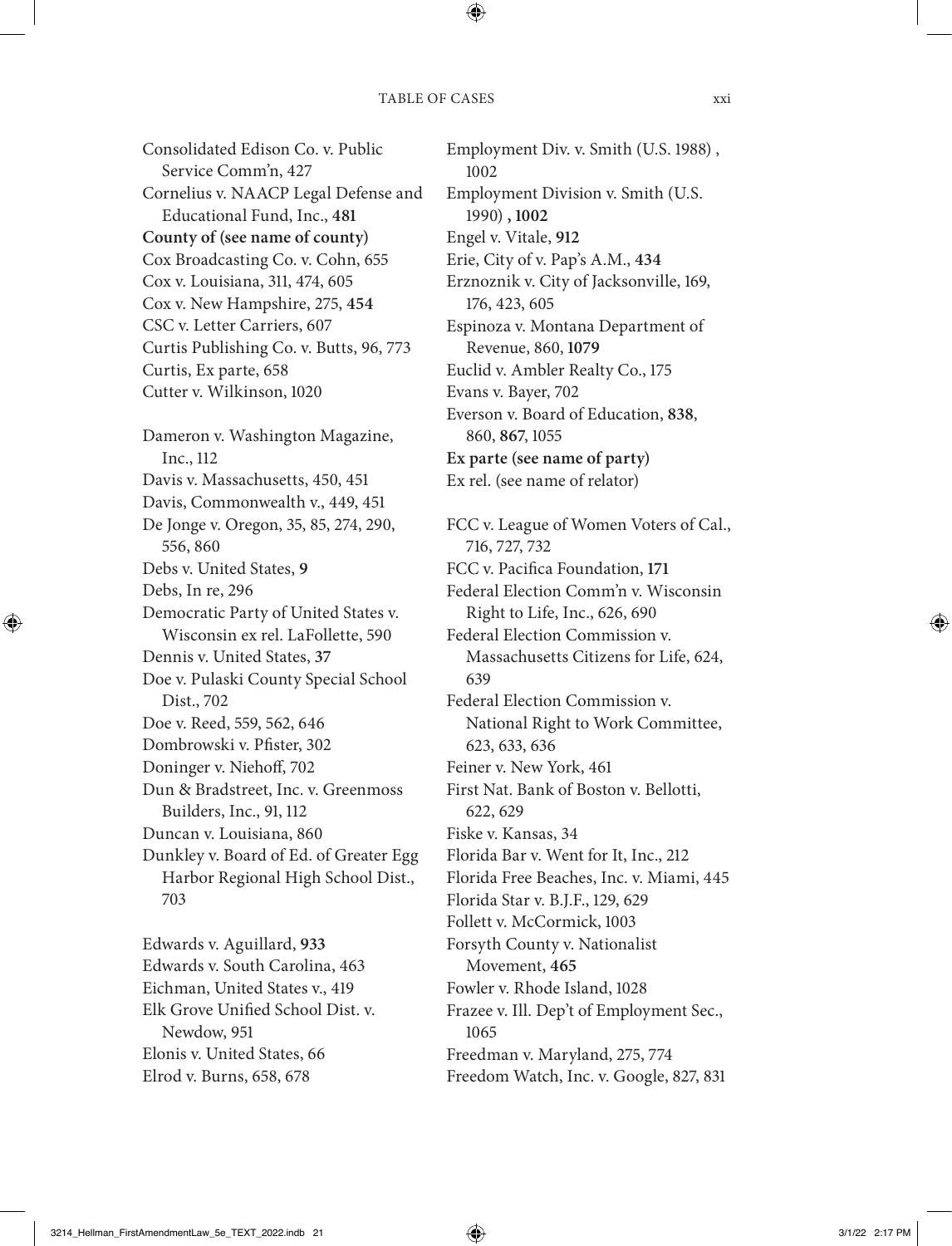Friedrichs v. California Teachers Association, 545, 547 Frisby v. Schultz, **361** Frohwerk v. United States, **8** Fulton v. City of Philadelphia, 1043 FW/PBS, Inc. v. Dallas, 276 Garcetti v. Ceballos, **663** Garland v. Torre, 775 Garner v. Board of Public Works, 655 Garrison v. Louisiana, 379 U.S. , 102 Gertz v. Robert Welch, Inc., **98** Giboney v. Empire Storage & Ice Co., 138, 139, 166, 184, 188, 319, 534, 683 Gibson v. Florida Legislative Investigation Committee, 777, 782 Ginsberg v. New York, 175, 176, 183, 247, 683 Gitlow v. New York, **23**, 30, 860 Givhan v. Western Line Consolidated School District, 656, 666, 670 Glickman v. Wileman Brothers & Elliott, 542, 554, 735 Goldman v. United States, 5 Gompers v. Bucks Stove & Range Co., 4, 5 Gonzales v. O Centro Espirita Beneficente Uniáo do Vegetal, 1015 Good News Club v. Milford Central School, **1112** Gooding v. Wilson, 75, 166, 305 Grace, United States v., 120, 493 Grand Jury Proceedings, In re, 784 Grayned v. City of Rockford, 310, 473 Greece, Town of v. Galloway, **941** Greer v. Spock, 507 Griswold v. Connecticut, 579, 684 Grosjean v. American Press Co., 274, **756**

Hague v. Committee for Industrial Organization, **449** Hamilton v. Regents, 520, 526

Hamling v. United States, 158 Harris v. Quinn, 545, 546 Harte-Hanks Communications, Inc. v. Connaughton, 93 Hazelwood School District v. Kuhlmeier, 686, 694 Hebert v. Louisiana, **757** Heckler v. Mathews, 581 Heineman, United States v., 66 Herndon v. Lowry, 36 Hess v. Indiana, **55** Holder v. Humanitarian Law Project, 336, 348, 383, 730. 734 Holt v. Hobbs, 1020 Hosanna-Tabor Evangelical Lutheran Church and School v. EEOC, **1066** Houchins v. KQED, Inc., 763 Houston, City of v. Hill, 75, **304** Hudgens v. NLRB, 515 Hurley v. Irish-American Gay, Lesbian and Bisexual Group of Boston, 586, 589 Hustler Magazine v. Falwell, 114, 117, 125 Hutchinson v. Proxmire, 109

Iancu v. Brunetti, 812 Illinois ex rel. Madigan v. Telemarketing Associates, Inc., 259 **In re (see name of party)** International Society for Krishna Consciousness, Inc. v. Lee, **491**, 1102 Interstate Circuit, Inc. v. Dallas, 140

J.E.B. v. Alabama, 1077 Jackson, Ex parte, 274 Jacobellis v. Ohio, 140, 151 Janus v. American Federation of State, County, and Municipal Employees, Council 31, **545** Jarchow v. State Bar of Wisconsin, 554 Jenkins v. Georgia, 156 Johanns v. Livestock Marketing Association, 545, 735, 741, 803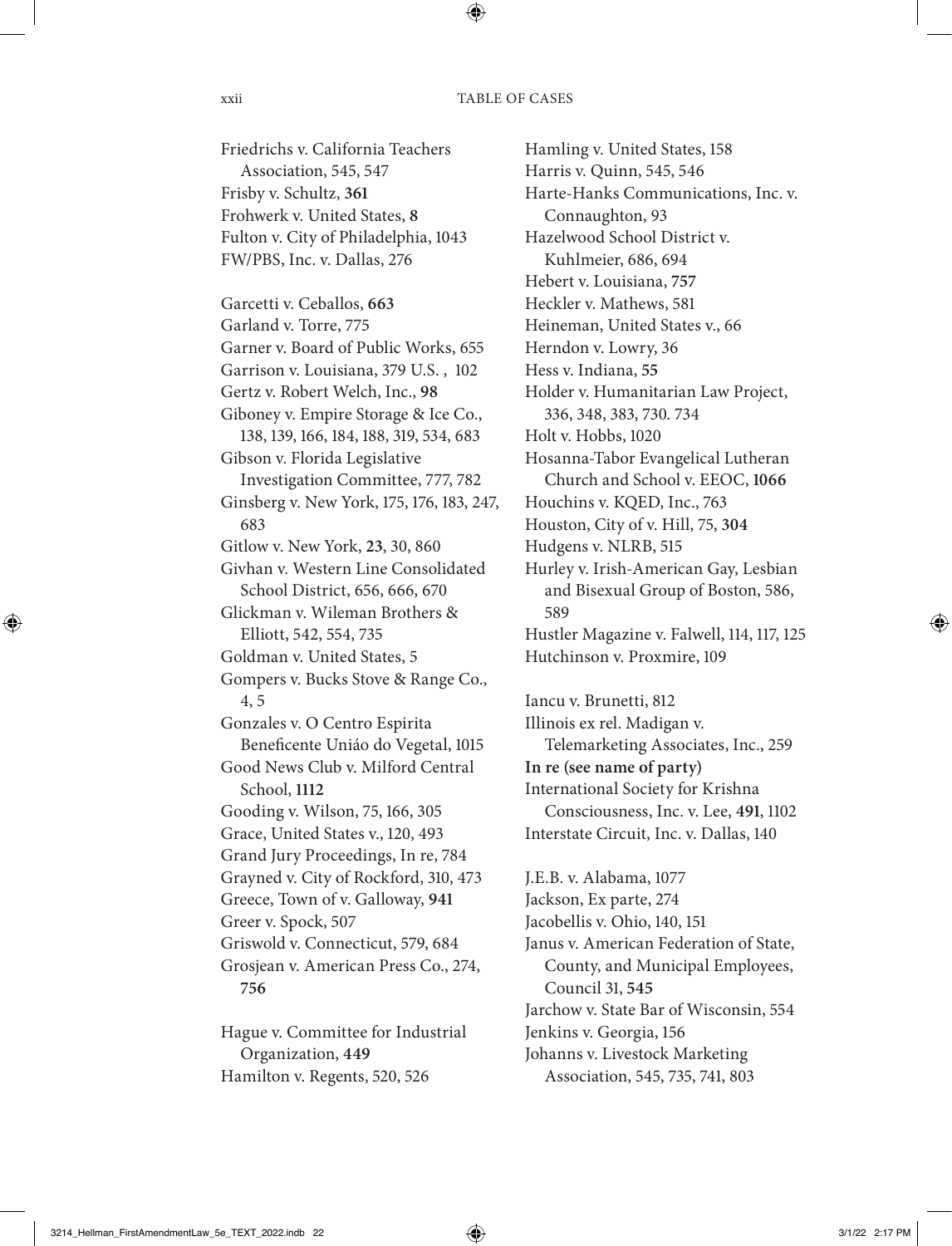Jones v. Wolf, 1066 Joseph Burstyn, Inc. v. Wilson, 174, 245, 248 Judith Miller, In re Grand Jury Subpoena, 783, 786 Karalexis v. Byrne, 144 Kedroff v. Saint Nicholas Cathedral of Russian Orthodox Church in North America, 1069, 1075 Keller v. State Bar of California, 541, 543, 554 Keyishian v. Board of Regents, 654, 655 King v. Governor of the State of New Jersey, 212 Knox v. Service Employees, 545, 546 Kois v. Wisconsin, 146 Kokinda, United States v., 492 Kovacs v. Cooper, 359, 605, 815 Kowalski v. Berkeley County Schools, 703 Kusper v. Pontikes, 604, 607 Ladue, City of v. Gilleo, **371** Lakewood, City of v. Plain Dealer Publishing Co., 279 Lamb's Chapel v. Center Moriches Union Free School Dist., 1104, 1114 Lander v. Seaver, 705, 710 Lane v. Franks, 676 Lawrence, Ex parte, 775 Leathers v. Medlock, 770 Lee v. International Society for Krishna Consciousness Inc., **504** Lee v. Weisman, **845**, 860, **926** Lee, United States v., 764, 1003 Legal Services Corp. v. Velazquez, 722, 727 Lehman v. City of Shaker Heights, **475** Lehnert v. Ferris Faculty Ass'n, 541, 552 Lemon v. Kurtzman, **872** Letellier, In re, 784

Lewis v. City of New Orleans, 304 Linmark Associates, Inc. v. Willingboro, 372, 629 Littleton, City of v. Z.J. Gifts D-4, L.L.C., 276 Lloyd Corp., Ltd. v. Tanner, 515 Lochner v. New York, 27, 217 Locke v. Davey, 1078 Lohrenz v. Donnelly, 111 Lorillard Tobacco Co. v. Reilly, **221** Los Angeles, City of v. Alameda Books, Inc., 430 Lovell v. City of Griffin, 72, **272, 352** Lubin v. Panish, 620 Lujan v. Defenders of Wildlife, 972 Machinists v. Street, 540, 543 Madsen v. Women's Health Center, Inc., 390 Mahanoy Area School Dist. v. B. L., **692** Manhattan Community Access Corporation v. Halleck, 516, 827 Mapp v. Ohio, 141 Marbury v. Madison, 241 Marks v. United States, 298, 434, 783 Marsh v. Alabama, 513 Marsh v. Chambers, 539, 941, 943, 958 Martin v. City of Struthers, **354** Masses Publishing Co. v. Patten, **17**, 22 Masterpiece Cakeshop, Ltd. v. Colorado Civil Rights Commission, 1036 Matal v. Tam, **751**, **800**, 816 Matter of (see name of party) Mattison, State ex rel. v. Baudhuin, 269 McAuliffe v. Mayor of New Bedford, 655 McConnell v. Federal Election Commission, 625 McCreary County v. ACLU, **850** McCullen v. Coakley, **379** McCutcheon v. Federal Election Commission, 563, 650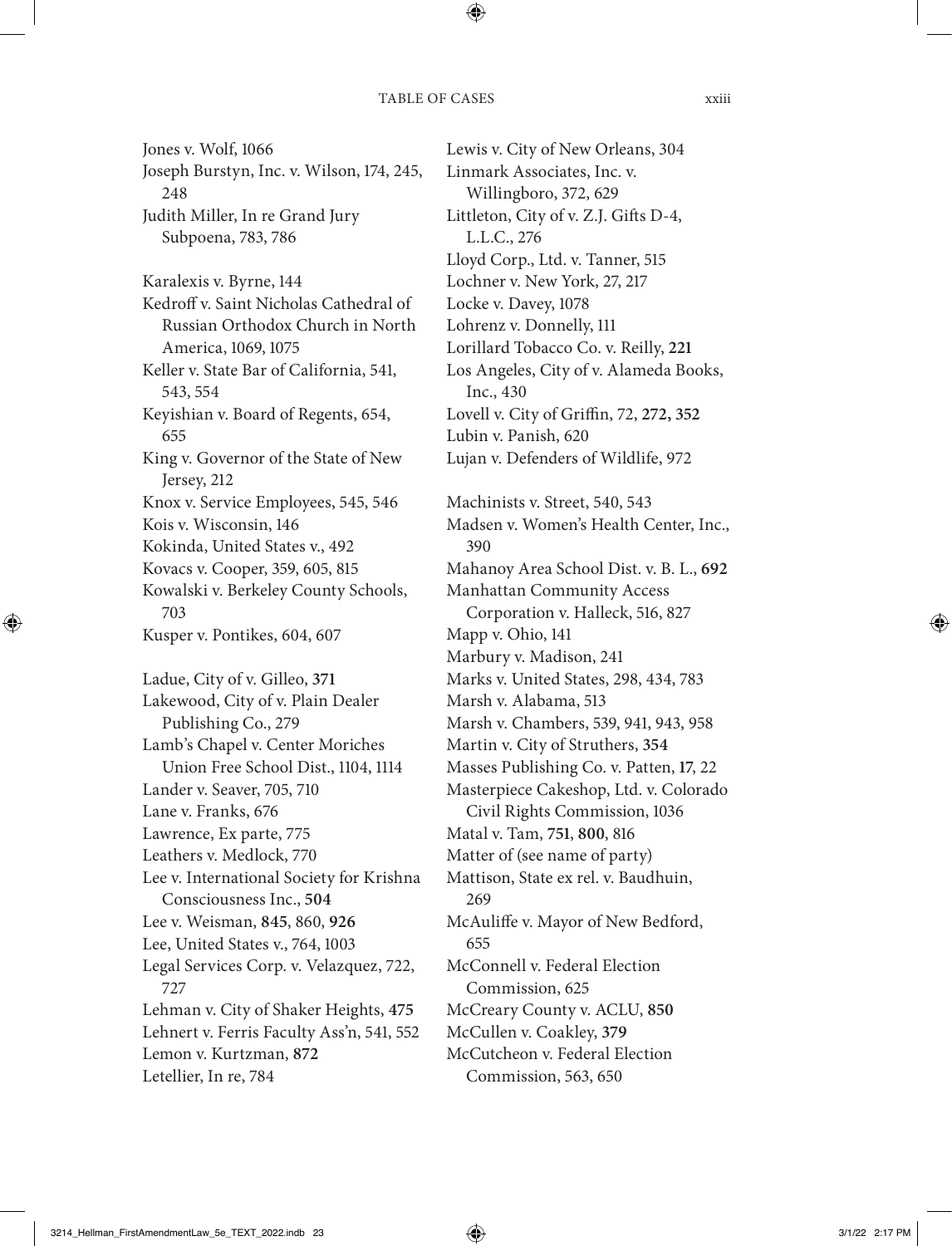McDaniel v. Paty, 1028 McDonald v. Chicago, 705 McGowan v. Maryland, 992 McGrath v. Kristensen, 442 McIntyre v. Ohio Elections Comm'n, 387 McKoy v. North Carolina, 783 McNeil v. Sherwood School Dist. 88J, 702 Medure v. New York Times Co., 111 Meek v. Pittenger, 885 Members of City Council of Los Angeles v. Taxpayers for Vincent, 372, 496, 581 Memoirs v. Massachusetts, 146 Metromedia Inc. v. San Diego, 372, 815 Meyer v. Nebraska, 30, 579, 583, 680 Miami Herald Publishing Co. v. Tornillo, 180, 611, 629, 825 Milkovich v. Lorain Journal Co., 114 Miller v. California, **145** Mills v. Alabama, 611, 660 Minersville School District v. Gobitis, 519, 529 Minneapolis Star v. Minnesota Commissioner of Revenue, 408, **761** Minnesota Voters Alliance v. Mansky, 509, 827 Mitchell v. Helms, **885** Monitor Patriot Co. v. Roy, 95 Morse v. Frederick, 688, 694, 708 Mt. Healthy City Board of Ed. v. Doyle, 656 Mueller v. Allen, 899 Murdock v. Pennsylvania, 468, 1003 Mutual Film Corp. v. Industrial Comm'n of Ohio, 248 NAACP v. Alabama, **555**, 860 NAACP v. Button, 85, 765, 782, 990 NAACP v. Claiborne Hardware Company, **57** National Institute of Family and Life

Advocates v. Becerra, 212, 332, 535, 552

National Treasury Employees Union, United States v., 662 Near v. Minnesota, 91, 274, **280** New York State Club Ass'n, Inc. v. City of New York, 588 New York Times Co. v. Sullivan, 17, 21, 60, 65, **80** New York Times Co. v. United States (The "Pentagon Papers" Case), **288**, 775 New York v. Ferber, **182, 301** Niemotko v. Maryland, 314 Nixon v. Shrink Missouri Government PAC, 621 Noto v. United States, 50

O'Brien, United States v., 162, **401** Ohralik v. Ohio State Bar Ass'n, 212 Oklahoma Press Publishing Co. v. Walling, 763, 768, 770, 774, 775 Old Glory Condom Corp., In re, 804 Oliver, United States v., 539 Ollman v. Evans, 115 Olmstead v. United States, 142 Organization for a Better Austin v. Keefe, 286, 287, 288, 363 Osborne v. Ohio, 189 Our Lady of Guadalupe School v. Morrissey-Berru, 1075

Packer Corp. v. Utah, 476 Packingham v. North Carolina**, 816** Palko v. Connecticut, 273, 556 Palmore v. Sidoti, 581 Paris Adult Theatre I v. Slaton, **149** Patterson v. Colorado, 4, 6, 273 Pell v. Procunier, 787 **People v. (see name of defendant)** Permoli v. New Orleans, 859 Perry Education Association v. Perry Local Educators' Association, 479, 717 Perry v. Sindermann, 656 Philadelphia Newspapers, Inc. v. Hepps, 113, 629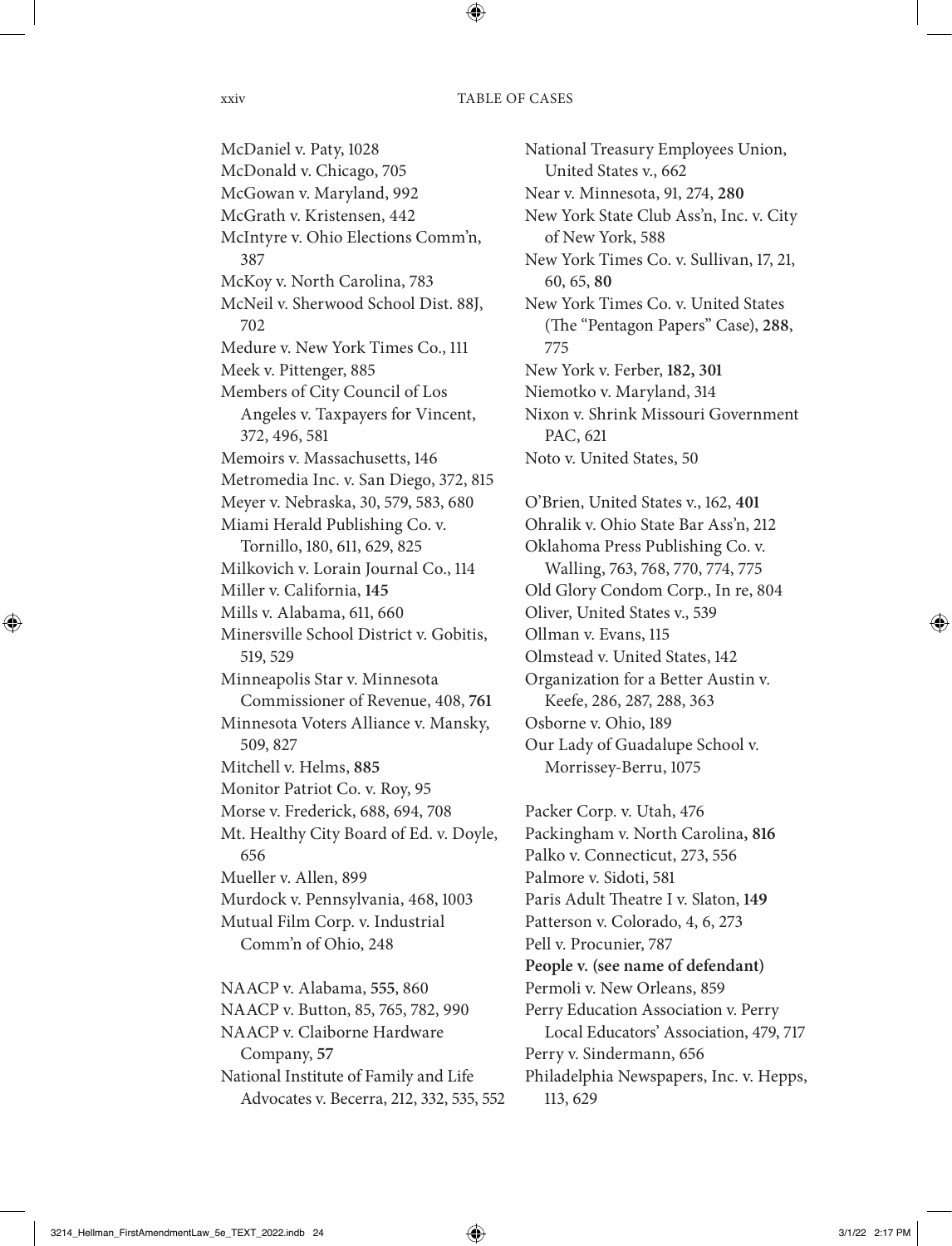Pickering v. Board of Education, 653, 654, 661 Pierce v. Society of Sisters, 30, 579, 583, 867, 996, 1004 Pipefitters v. United States, 630 Pittsburgh Press Co. v. Pittsburgh Comm'n on Human Relations, 184, 205, 763 Playboy Entertainment Group, Inc., United States v., 240, 348, 383 Pleasant Grove City v. Summum, 734, 803 Plunkett v. Hamilton, 775 Police Department of Chicago v. Mosley, **313** Pope v. Illinois, 157 Porter v. Ascension Parish School Bd., 702 Posadas de Puerto Rico Associates v. Tourism Co. of P.R., 232 Powell v. Alabama, 759, 761 Price v. Time, Inc., 786 Prince v. Massachusetts, 247 PruneYard Shopping Center v. Robins, 517, 532, 829 Public Utilities Comm'n v. Pollak, 476, 477 Purtell v. Mason, 74

R.A.V. v. City of St. Paul, 316, 792 Railway Employees v. Hanson, 540 Railway Express Agency v. New York, 764 Raines, United States v., 301 Rankin v. McPherson, 118 Read, State v., 78 Red Lion Broadcasting Co. v. FCC, 180 Redrup v. New York, 140, 141, 148 Reed v. Reed, 314 Reed v. Town of Gilbert, **321** Regan v. Taxation with Representation of Wash., 715, 726, 732, 770, 1095, 1097, 1098, 1100 Regan v. Time, Inc., 367

Reidel, United States v., 144 Reno v. ACLU, 180, 815, 817 Renton, City of v. Playtime Theatres, Inc., **419** Republican Party of Minn. v. White, 326, 336 Reynolds v. United States, **982** Rinaldo, State v., 785 Roberts v. United States Jaycees, 546, **577** Robinson, State v., 79 Rodriguez de Quijas v. Shearson/Am. Express, Inc., 432 Rosenberger v. Rector and Visitors of the University of Virginia, 506, 667**,** 806, **1103** Rosenblatt v. Baer, 94, 101 Rosenbloom v. Metromedia, Inc., 100 Rosenfeld v. New Jersey, **166** Roth v. United States**, 131** Rowan v. United States Post Office Dept., 363 Rumsfeld v. Forum for Academic and Institutional Rights (FAIR), 534, 726 Runyon v. McCrary, 581 Rust v. Sullivan, **713** Rutan v. Republican Party of Illinois, 678 S. J. W. v. Lee's Summit R-7 School Dist., 702

Sable Communications of Cal., Inc. v. FCC, 629 Saia v. New York, 316, 360, 445 San Diego, City of v. Roe, 662 Saxbe v. Washington Post, 787 Scales v. United States, 49 Schacht v. United States, 411 Schenck v. United States, **3**, 68 Schneider v. New Jersey, **352**, 445, **451** School Dist. of Grand Rapids v. Ball, 880 School District of Abington Township v. Schempp, 860, **917**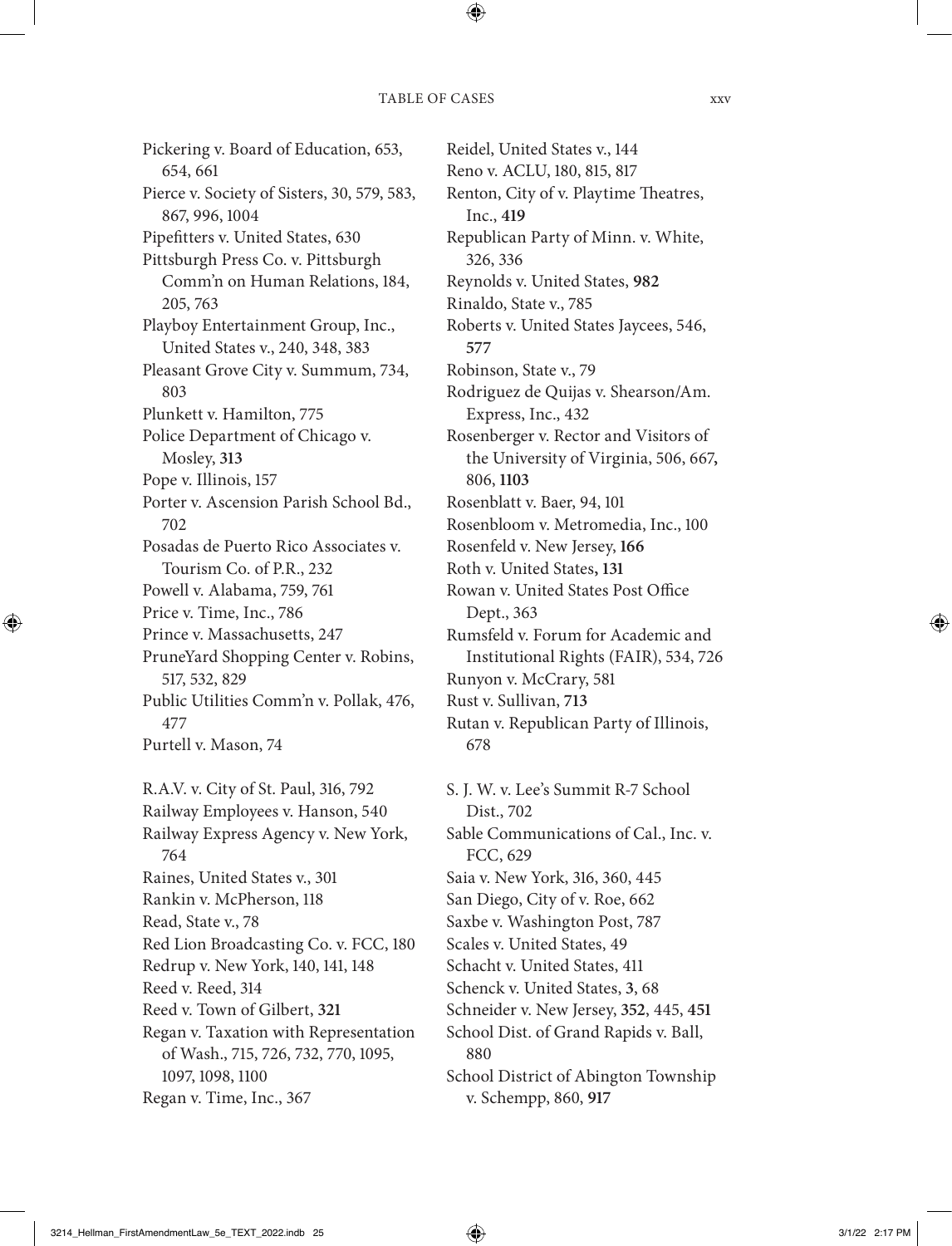Schwimmer, United States v., **67** Scopes v. State, 935 Seeger, United States v., **1058** Shapiro v. Lyle, 526 Shelton v. Tucker, 530, 558, 563, 607, 782 Sheppard v. Maxwell, 775 Sherbert v. Verner, 655, **989** Siel, State v., 784 Simon & Schuster, Inc. v. Members of New York State Crime Victims Board, 317, 348, 629 Smith v. Cahoon, 274 Smith v. Daily Mail Pub. Co., 129, 338 Snyder v. Phelps, **116** Sorrell v. IMS Health Inc., 234, 549, 550, 551, 810 Southeastern Promotions, Ltd. v. Conrad, 271, 484, 629 Speiser v. Randall, 87 St. Amant v. Thompson, 93 St. James School v. Biel, 1075 Stanley v. Georgia, **141**, 146 Stansbury v. Marks, 526 **State v. (see name of defendant)** Stevens, United States v., 74, **239** Street v. New York, 414, 417 Stromberg v. California, 411, 446 Sweezy v. New Hampshire, 557, 607, 782 Tandon v. Newsom, 1011 Tanzin v. Tanvir, 1016 Terminiello v. Chicago, 412, **458** Texas v. Johnson, **409**, 860 The Progressive, Inc., United States v., 299 Thomas v. Chicago Park District, 275, 277 Thomas v. Collins, 990 Thomas v. Review Bd. of Indiana Employment Security Div., 1002, 1065 Thornhill v. Alabama, 302, 308 Time, Inc. v. Firestone, 108, 629 Time, Inc. v. Hill, 629, 655

Tinker v. Des Moines Independent School District, **679** Torcaso v. Watkins, **1056** Tory v. Cochran, 287 Town of (see name of town) Treasurer of the Committee to Elect Lostracco v. Fox, 269 Trinity Lutheran Church of Columbia, Inc. v. Comer, 1078 Trunk v. San Diego, 979 Turner Broadcasting System v. FCC, 629, 825 Twining v. New Jersey, 757

Union v. Logan Valley Plaza, Inc., 514 United Foods, United States v., 543, 547, 735 United Public Workers v. Mitchell, 655 United States v. (see name of defendant)

Valentine v. Chrestensen, 84, 204 Van Orden v. Perry, **855** Virginia State Board of Pharmacy v. Virginia Citizens Consumer Council, Inc., **204** Virginia v. Black, 65, 753, 797 Virginia v. Hicks, 309 Virginia, Ex parte, 84 Vogelgesang, People v., 526

Walker v. Texas Division, Sons of Confederate Veterans, Inc., **739** Wallace v. Jaffree, **841**, **922** Walz v. Tax Comm'n of City of New York, 860, 873, 1078 Ward v. Rock Against Racism, **366** Watts v. United States, 64 Welsh v. United States, 1062 Wepplo, People v., 133 West Virginia State Board of Education v. Barnette, **519**, 981 Whitney v. California, **28** Widmar v. Vincent, 484 Wieman v. Updegraff, 655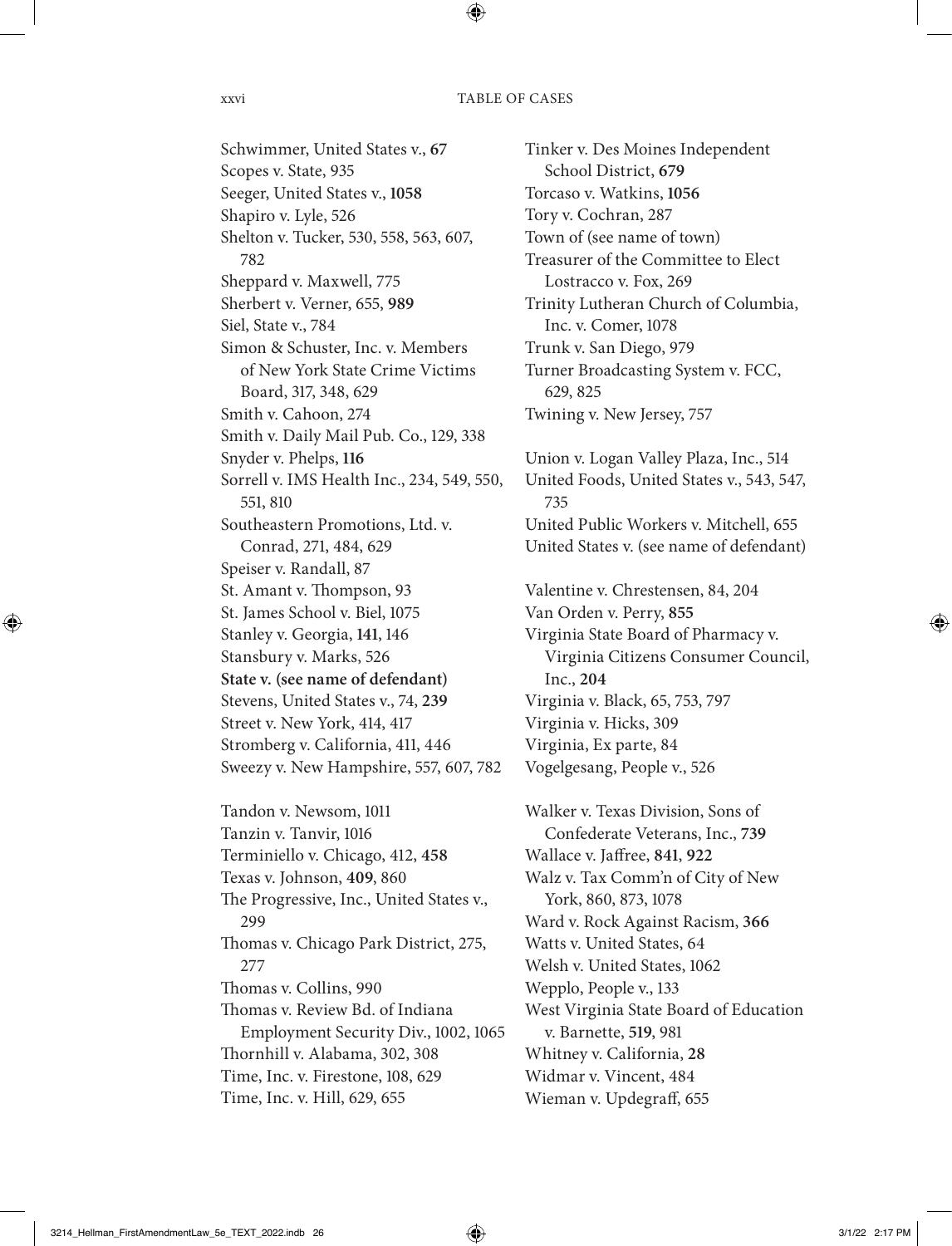Williams v. Rhodes, 609 Williams, In re Grand Jury Subpoena of, 786 Williams, United States v., 202, 311 Williamson v. Lee Optical Co., 207, 423 Williams-Yulee v. Florida Bar, **334** Winters v. New York, 139 Wisconsin v. Mitchell, 796 Wisconsin v. Yoder, **994** Wisniewski v. Board of Ed., 702 Witters v. Washington Dept. Servs. for Blind, 881, 899 Wolman v. Walter, 885 Wood v. Georgia, 90 Wooley v. Maynard, **528** Wright, Matter of Contempt of, 785 Wynar v. Douglas County School Dist., 702

Yates v. United States, 47 Young v. American Mini Theatres, Inc., 420, 629 Youngstown Sheet & Tube Co. v. Sawyer, 296

Zauderer v. Office of Disciplinary Counsel of Supreme Court of Ohio, 212, 536 Zelenka v. State, 785 Zelman v. Simmons-Harris, 860, **897** Zemel v. Rusk, 775, 780, 787 Zerilli v. Smith, 785 Zobrest v. Catalina Foothills School Dist., 881 Zorach v. Clauson, 851, 916 Zurcher v. Stanford Daily, 783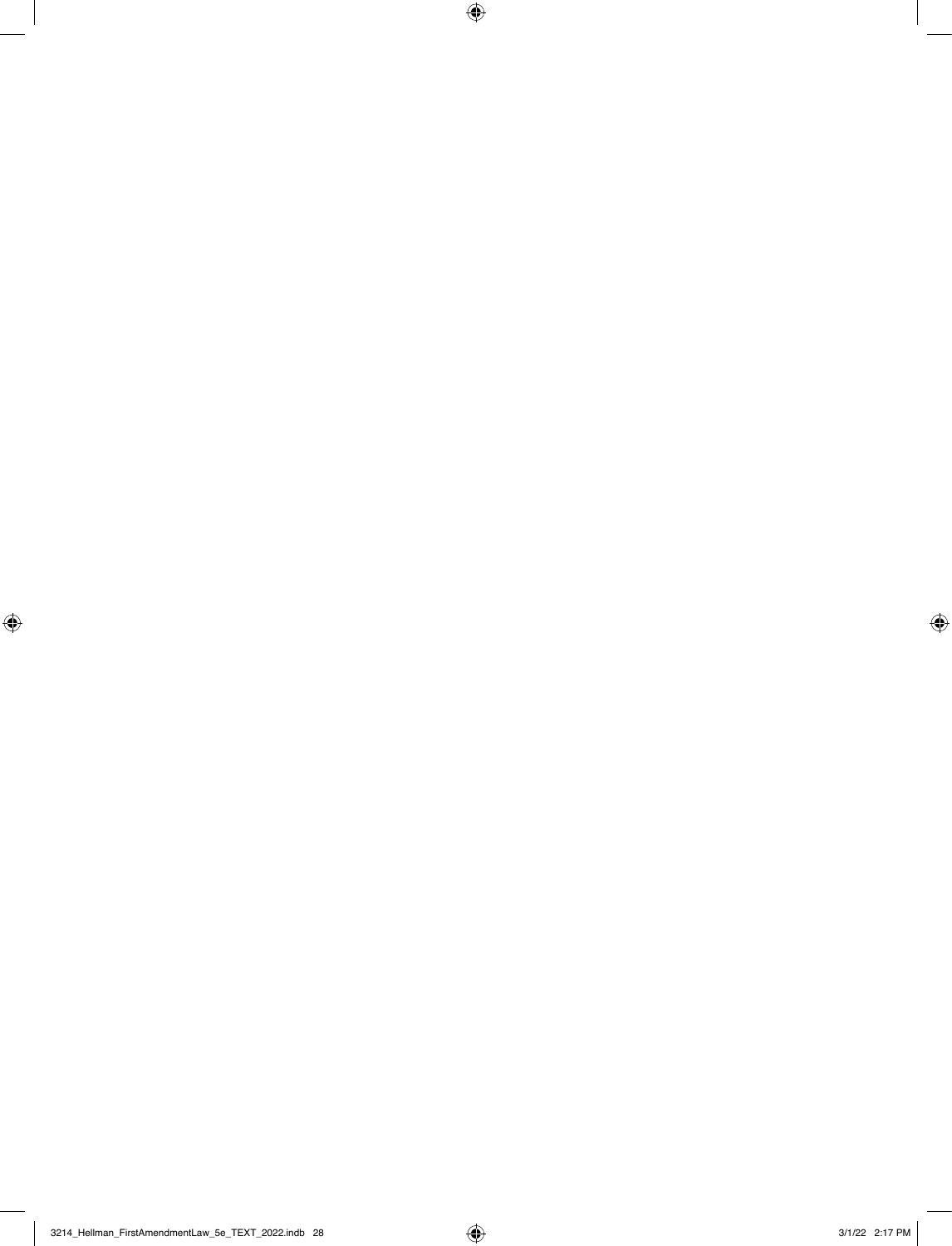The First Edition of our Casebook was published in 2006. As we explained in the Preface to that work (reprinted immediately following), the book's content and organization were shaped by our belief that, from a lawyer's perspective, the First Amendment is above all else *law*  — albeit a special kind of law. One thing that is special is that First Amendment law is found primarily in the decisions of the Supreme Court of the United States. Close analysis of those precedents is thus the principal tool that lawyers must rely on when seeking to persuade a judge or when negotiating with an adversary on behalf of a client. One purpose of our book was to help students learn how to best deploy that tool. To that end, we provided versions of the opinions that were relatively complete; we also organized the cases in accordance with the Court's own categories and the temporal development of the doctrines within those categories.

The Second, Third, and Fourth Editions of the book were published in 2010, 2014, and 2018, respectively. While the Third Edition added a new section highlighting the sequence of decisions in which the Court steadfastly refused to expand the universe of unprotected speech, the Second and Third Editions otherwise hewed closely to the organization of the First Edition. The Fourth Edition was different. In addition to other changes, that edition altered the sequence of some chapters, placing earlier in the book the material considering both the rule against content discrimination and doctrines, such as the time, place, and manner doctrine, that follow from the content-neutrality rule. We moved this material up primarily to reflect the increased emphasis the Court has placed on that rule, especially in the now-leading case of *Reed v. Town of Gilbert* (2015).

Developments since 2014 have confirmed the soundness of these choices. The Court's embrace of a historical approach to identifying unprotected categories of speech, which the Third Edition highlighted in a new section in Chapter 3, has remained a stable part of the Court's First Amendment doctrine. So has its emphasis on the content-neutrality rule. Indeed, a case that receives note treatment in three different chapters of this edition, *National Institute for Family and Life Advocates v. Becerra* (2018) (*NIFLA*), suggests that the content-neutrality rule may eventually expand into the Court's compelled speech jurisprudence, much as it began to influence the Court's commercial speech jurisprudence a decade ago in *Sorrell v. IMS Health* (2011).

Despite the stability of those core concepts, the Fifth Edition's freedom of expression materials contain substantial new content. First, cases such as *NIFLA*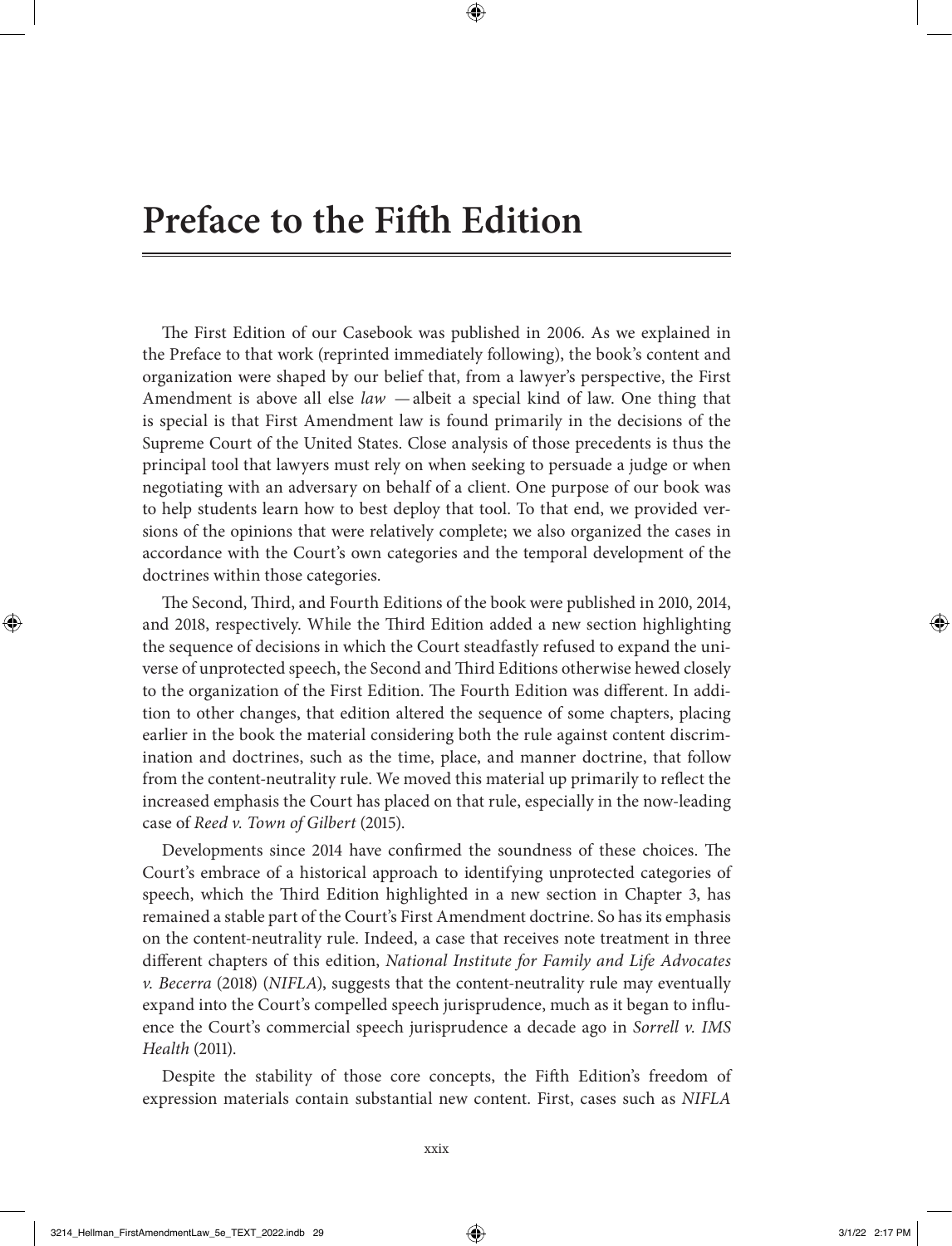point toward the expansion of the content-neutrality rule's domain. Second, areas implicating rules beyond the unprotected speech/content-neutrality core have witnessed significant development in recent years. The same year as *NIFLA*, the Court issued an important decision addressing compelled speech subsidies, overruling, in *Janus v. American Federation of State, County, and Municipal Employees* (2018), a 40-year-old precedent that had allowed government to require non-union members in a government workplace to defray a union's expenses in representing that workplace's employees. In 2021, in *Americans for Prosperity Foundation v. Bonta*, the Court applied 60-year-old precedents from the Civil Rights Era to strike down a state law requiring charities to disclose to the government their leading funders. In that same year, in *Mahanoy Area School District v. B.L.*, the Court ruled in favor of a student who claimed that her First Amendment rights were violated when she was disciplined for her expression, made off-campus on a social media platform, about a school matter. The Court's concern for vindicating First Amendment interests in these disparate contexts suggests that the Roberts Court's earlier establishment of strong rules protecting First Amendment interests in core doctrinal areas has not extinguished its interest in exploring— and arguably expanding— the boundaries of the First Amendment's guarantees of free expression.

The Freedom of Religion chapters have also continued to evolve. In creating this new edition, every effort was made to preserve the canonical cases while capturing the thinking of the current Justices. Chapter 16 presents the history and values of the Religion Clauses considered together; no significant changes have been made to that chapter. Chapter 17 breaks down Establishment Clause doctrine into the familiar categories that organized earlier editions: financial aid, school prayer, school curriculum, legislative prayer, and religious displays in public places. The meta-theory of the chapter is to trace the arc of the *Lemon* test to examine how it is applied and sometimes not applied in those settings.

Chapter 18, which covers the Free Exercise Clause and other statutory and regulatory protections of religious exercise, highlights the paradigm-shifting approach to religious freedom taken in *Employment Division v. Smith* (1990) and the developments since. *Smith* has been under pressure in recent cases highlighted in this edition. Most recently, in *Fulton v. City of Philadelphia* (2021), the Court went right up to the edge of overruling *Smith* before pulling up short. Chapter 18 ends with a new section rehearsing that near-overruling and speculating on whether five Justices will coalesce in a future overruling. Chapter 19 puts the two Religion Clauses back together to examine the tensions between them and how the Free Speech Clause overlays them.

In addition to these organizational and structural changes, the Fifth Edition, like those before it, features smaller-scale alterations to reflect recent developments and also to ensure that material is presented as compactly as possible. We also continue to include Problems as a key pedagogical tool. These Problems have been carefully designed to require students to analyze the cases and use them as lawyers do to make or respond to arguments. For this edition, we reviewed all the Problems in the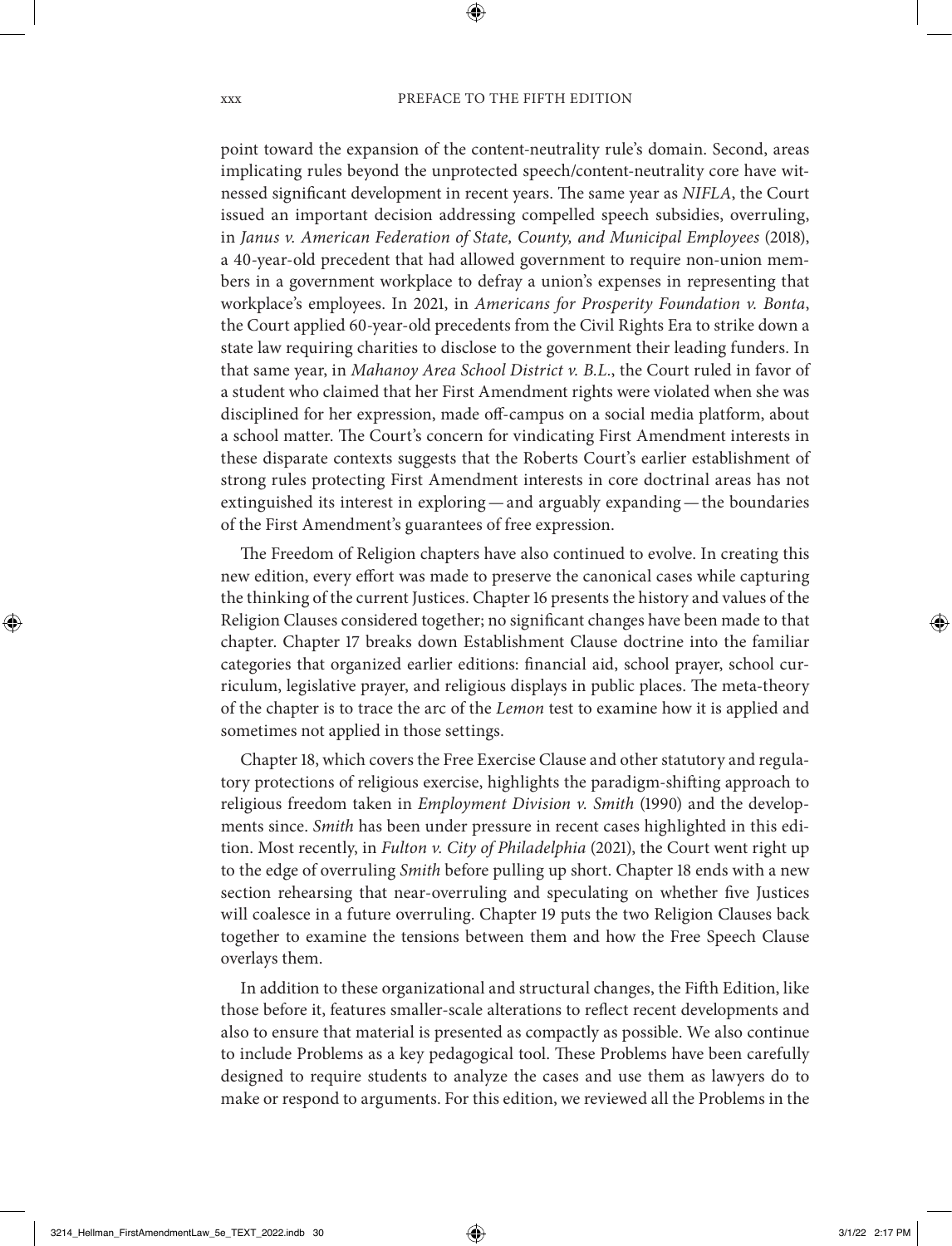Fourth Edition. Most of them have worked well in the classroom, and we have kept them, sometimes with minor updating or tweaking. But we have dropped Problems that did not work well or that seemed outdated and have added some new ones.

As always, the authors welcome feedback and suggestions from readers.

ARTHUR D. HELLMAN [hellman@pitt.edu](mailto:hellman@pitt​.edu)

WILLIAM D. ARAIZA [bill.araiza@brooklaw.edu](mailto:bill​.araiza@brooklaw​.edu)

THOMAS E. BAKER [thomas.baker@fiu.edu](mailto:thomas​.baker@fiu​.edu)

ASHUTOSH A. BHAGWAT aabhagwat@ucdavis.edu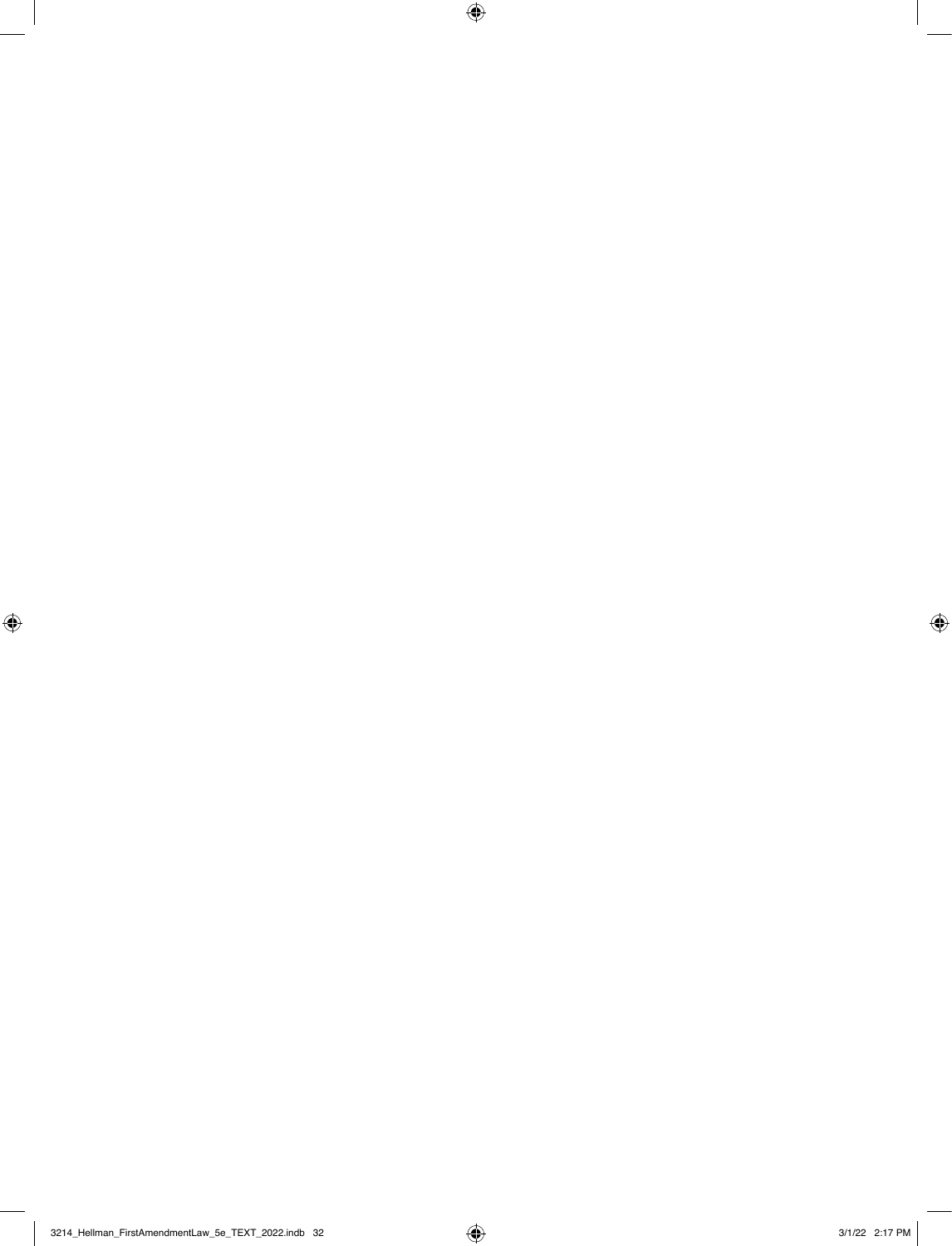The title of our new First Amendment casebook is "First Amendment Law." The emphasis on "law" is not simply a matter of nomenclature. The First Amendment can be viewed as history, as policy, and as theory, but from a lawyer's perspective, it is above all *law*— albeit a special kind of law. One thing that is special is that the governing texts have receded into the background. *The law is the cases, and the cases are the law.* Close analysis of precedent is therefore the principal tool of argumentation and adjudication. The purpose of this book is to help students to learn the law in a way that will enable them to use it in the service of clients. This process entails skills as well as knowledge.

Constitutional topics like the First Amendment are not often thought of as vehicles for skills training, but they can be, and we hope that in our book they will be. Moreover, the skills we seek to impart will be valuable to students not just in the realm of the First Amendment, but in any area where lawyers must rely on close analysis of precedent when seeking to persuade a judge or an adversary on behalf of a client. Four principal features of the book will help students to master these skills.

First, the cases have been edited with a relatively light hand. If students read cases in severely abridged versions that include only the essential passages, they will be greatly handicapped when they are required to use cases in their sprawling unabridged original form. Supreme Court opinions are so long today that some abridgement is necessary, but our versions are generally more complete than those of other casebooks.

Second, the structure of the book has been designed to reinforce the students' understanding of what the cases establish and what they leave open. Commentators and sometimes casebook authors— attempt to impose their own structure on the law of the First Amendment. But for a lawyer seeking to persuade a judge or an adversary, the structure that matters is the structure that the Supreme Court has created. Using that structure as the starting point (while raising questions about it in the note material) enables students to see how the cases build upon one another— or move in new directions.

Third, the book concentrates on the main lines of development and their implications for future disputes rather than traveling down every byway of doctrinal refinement. Each year, the Supreme Court adds as many as 10 new decisions to the already-voluminous body of precedent interpreting the First Amendment. No one can possibly master all of that law through a single law school course. Nor is there any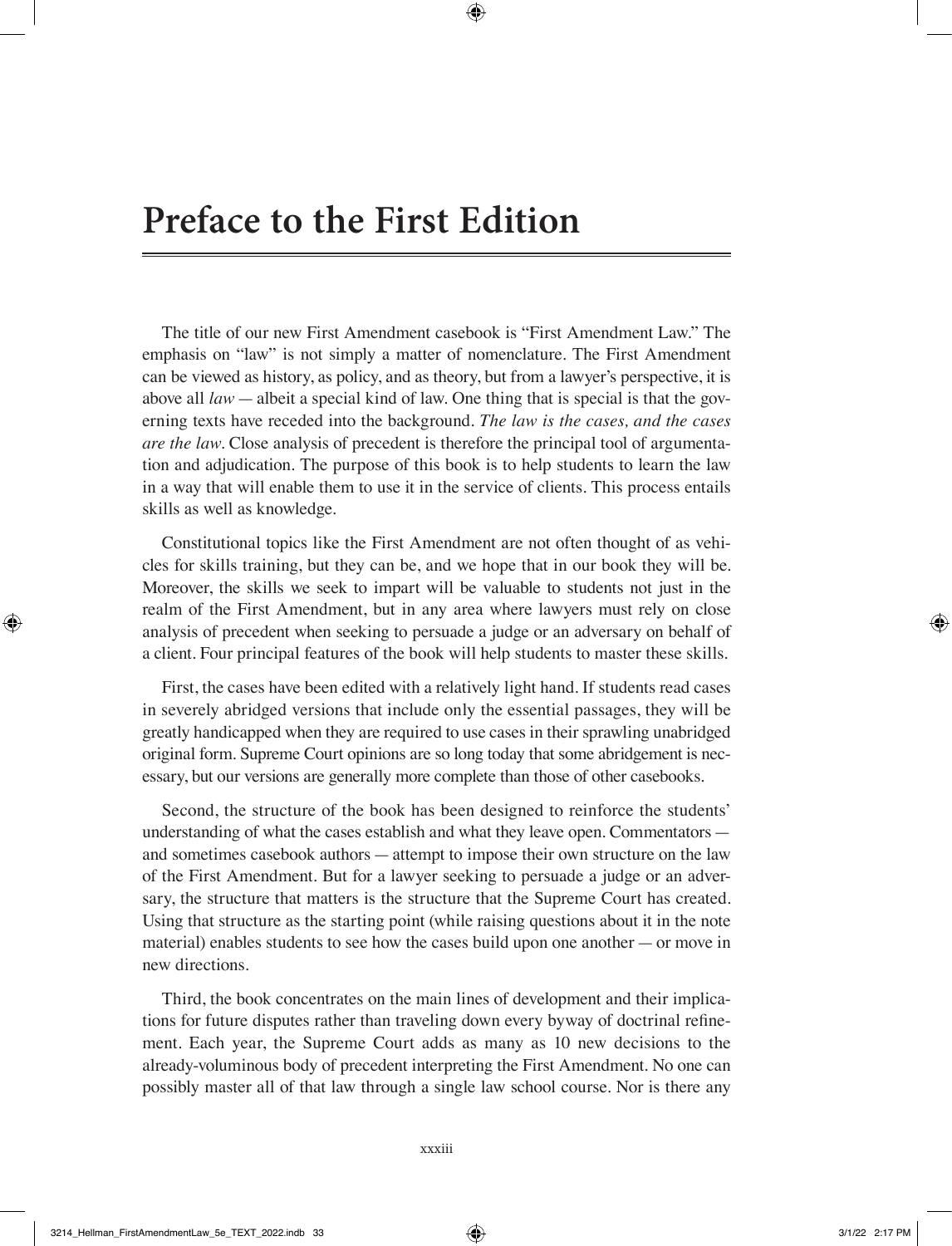need to do so; if the student is familiar with the principal lines of doctrine, the refinements can easily be fitted into the mental picture that those lines delineate.

Finally, in editing the cases we have acted upon the premise that the Justices' own treatment of precedent can provide a uniquely valuable perspective for gaining an understanding of First Amendment doctrines— their content, their evolution, and their interrelationships. This is so, in part, because not all precedents are equal. While the total number of Supreme Court decisions is large, the body of precedents that the Justices invoke outside their immediate context for more than platitudes or abstractions is relatively small. Most of those cases are included in this Casebook. And in editing the Justices' opinions, we have retained all references to those cases (other than string cites and the like). This enables students to see how the Justices use precedent to build their arguments; it also reinforces students' understanding of the doctrines and ideas covered in previous chapters. As students encounter the landmark precedents again and again, each time approaching them from a different direction, they will come to appreciate the First Amendment landscape as a whole as well as the contours of its individual features.

*Supporting materials.* As the preceding account suggests, our overriding principle in designing the casebook has been to give primacy to the Justices' own words and the Court's own doctrinal structure. But we have also provided guidance in working with the opinions. Ultimately students will have to learn to work with lengthy cases entirely on their own, but a casebook can help. The notes and questions in this book direct students' attention to critical language in Court opinions, to apparent inconsistencies between decisions addressing similar issues, and to point-counterpoint face-offs between majorities and dissents.

The notes and questions make use of a variety of sources. For example, we have drawn on the rich material now available in the archives from the private papers of the Justices— preliminary drafts of opinions, memorandum exchanges between Justices, and even notes of the Justices' private conferences. These shed light on what was established by existing precedents and how a new decision changes (or does not change) the law.

We also exploit another of the characteristics that makes First Amendment law special: the law is made by a small number of individuals— the Justices of the Supreme Court— and bears the imprint of their individual philosophies as well as their collective judgments. Tracing the views of individual Justices can contribute to an understanding of the larger issues that the members of the Court address in different contexts over a period of years. This provides a vehicle for seeing the connections between doctrines that is internal rather than external.

To assist in that endeavor, Appendix B lists the Justices serving on the Court in every Term starting with 1946. Knowing the volume of the United States Reports in which an opinion is published, you can find who was on the Court at that time. And by seeing who dissented or concurred, you can see which Justices joined in the majority.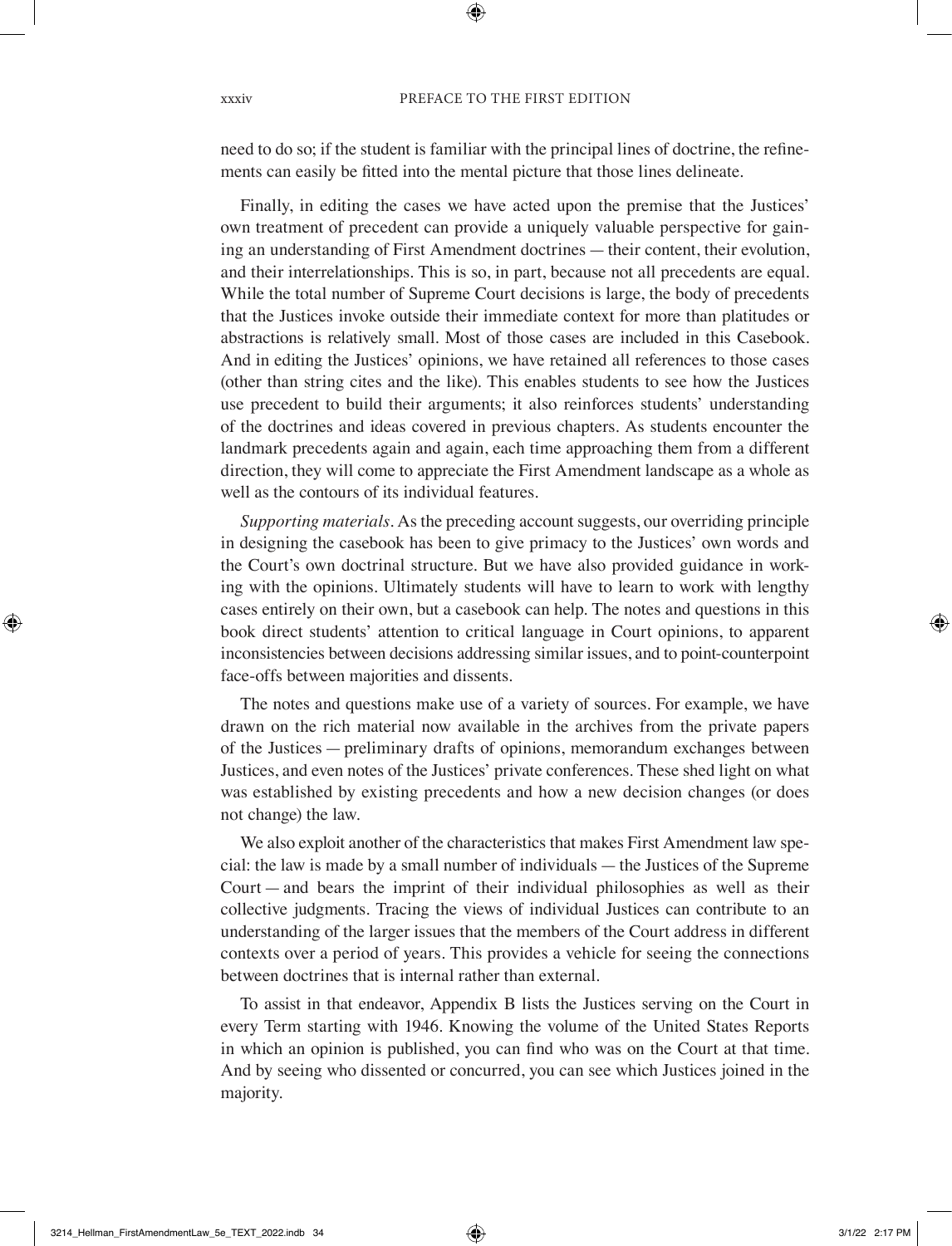Finally, the book includes some problems. These problems have been designed from the overall perspective of the book; their primary purpose is to encourage a close reading of precedent and an understanding of what that precedent stands for. Most of the problems are based on actual cases.

As is evident, we have cast our net widely in writing and compiling the non-case material in this casebook. In part, this is because different approaches work better for different topics. But we also believe that the variety itself makes the course more interesting for the teacher as well as the student. However, the goal remains the same: to enhance the student's understanding of  $-$  and ability to use  $-$  the law of the First Amendment.

*Legal eloquence.* There are special rewards in studying the First Amendment. No other area of law has so often inspired the Justices of the Supreme Court to write opinions marked by eloquence and passion. And because words are the lawyer's stock in trade, study of these opinions is a profitable enterprise even for the student who will never litigate a First Amendment case.

Most of the great opinions have been written in defense of First Amendment rights; here you will find memorable language from Holmes, Brandeis, Hughes, Jackson, Harlan, and Brennan— to name only some of the Justices of the past. But there is eloquence on the other side as well, perhaps best illustrated by the writings of Frankfurter and (again) Jackson.

*Editing of cases.* Although we have gone further than most casebooks in retaining the content of the Justices' opinions, we have not hesitated to adjust matters of format in the interest of readability. (Thus, the cases should not be used for research purposes.) In this, we have followed familiar conventions. Specifically: Omissions are indicated by brackets or ellipses; alterations are indicated by brackets. Most footnotes have been omitted; however, footnotes in opinions and other quoted material retain their original numbers. Citations to cases other than those in the Casebook have generally been deleted. Brackets and internal quotation marks have been omitted from quoted material within cases. Lengthy paragraphs have sometimes been broken up to promote readability.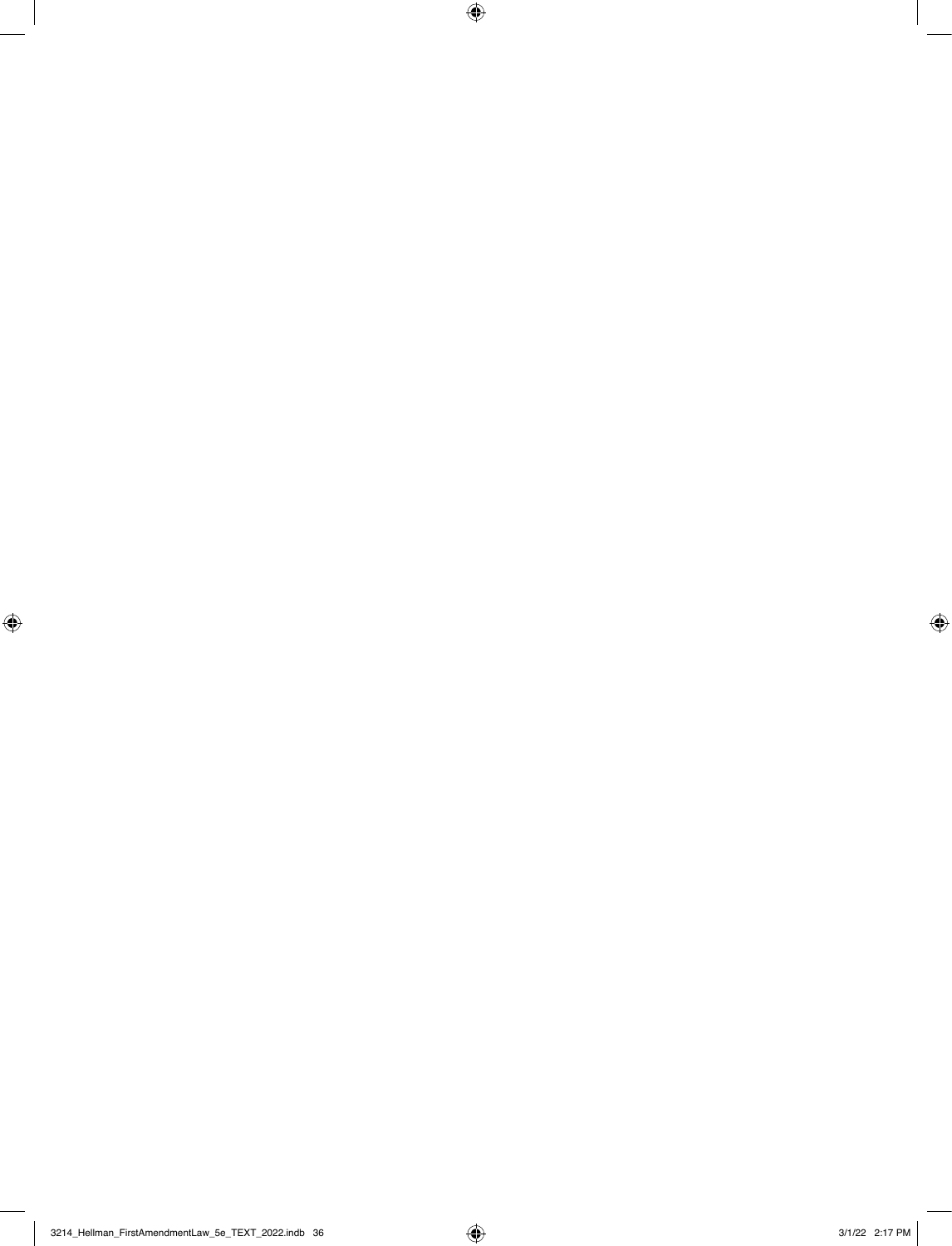Professor Araiza thanks his research assistants: Parker Brown, Ru Hochen, Derek Knight, Thu Nguyen, Thomas Pearce, Maya Sparks, and Michael Wozniak.

Professor Baker appreciates the dedicated efforts of his research assistants: Cooper Eisinger— who performed yeoman service with the copyright permissions along with Robert Kemper and Benjamin Zavelsky. He also thanks Connie Giffuni for her staff support. Finally, he does not take for granted the research support of the Florida International University College of Law with the encouragement of Dean Antony Page.

Professor Bhagwat thanks his research assistant Christine Hanon.

The authors express appreciation for the support provided by LuAnn Driscoll, Karen Knochel, and Vicki DiDomenico of Pitt Law Administrative Services at the University of Pittsburgh School of Law.

#### **Permissions**

Epstein, Steven B., *Rethinking the Constitutionality of Ceremonial Deism*, 96 Colum. L. Rev. 2083, 2084–85 (1996). Copyright © 1996 Columbia Law Review. All rights reserved. Permission conveyed through Copyright Clearance Center, Inc.

Excerpt from Active Liberty: Interpreting Our Democratic Constitution by Stephen Breyer, copyright © 2005 by Stephen Breyer. Used by permission of Alfred A. Knopf, an imprint of the Knopf Doubleday Publishing Group, a division of Penguin Random House LLC. All rights reserved.

The Supreme Court in Conference— The Private Discussions Behind Nearly 300 Supreme Court Decisions (1940–1985) 433 (Del Dickson, ed., 2001). Copyright © 2001 Oxford University Press. Permission conveyed through PLSclear.

• For Electronic Edition— The Supreme Court in Conference— The Private Discussions Behind Nearly 300 Supreme Court Decisions (1940–1985) 433 (Del Dickson, ed., 2001). Copyright © 2001 Oxford University Press. Permission conveyed through PLSclear.

William P. Marshall, *Truth and the Religion Clauses*, 43 Depaul L. Rev. 243, 244–56 & 260–68 (1994). Copyright DePaul Law Review. Reprinted with permission.